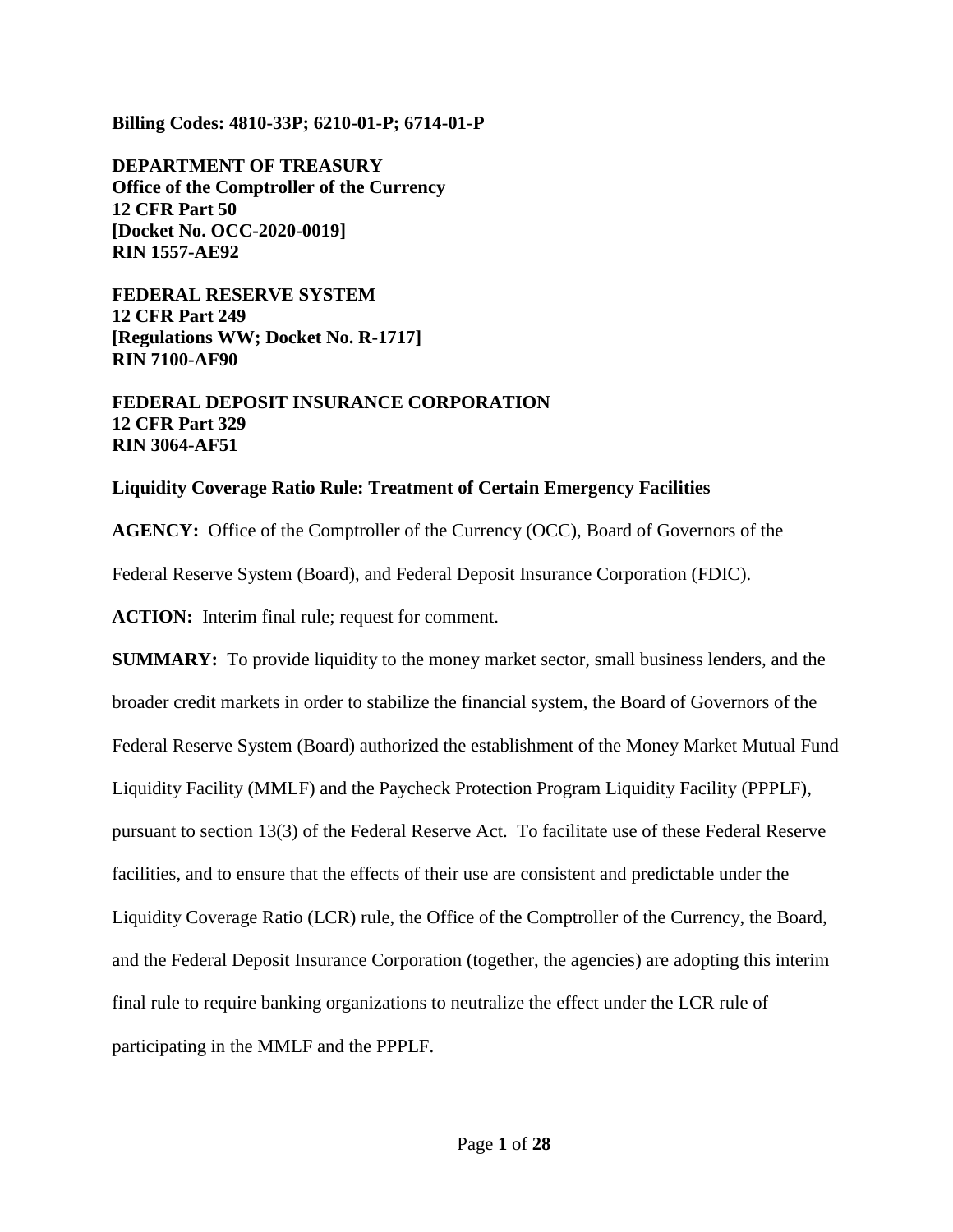**DATES:** The interim final rule is effective [INSERT DATE OF PUBLICATION IN THE FEDERAL REGISTER]. Comments on the interim final rule must be received no later than [INSERT DATE 30 DAYS AFTER DATE OF PUBLICATION IN THE FEDERAL REGISTER].

#### **ADDRESSES:**

*OCC:* Commenters are encouraged to submit comments through the Federal eRulemaking Portal or e-mail, if possible. Please use the title "Liquidity Coverage Ratio Rule: Treatment of Emergency FRB Secured Lending Facilities" to facilitate the organization and distribution of the comments. You may submit comments by any of the following methods:

 *Federal eRulemaking Portal – Regulations.gov Classic or Regulations.gov Beta: Regulations.gov Classic:* Go to *https://www.regulations.gov/*. Enter "Docket ID OCC-2020- 0019" in the Search Box and click "Search." Click on "Comment Now" to submit public comments. For help with submitting effective comments please click on "View Commenter's Checklist." Click on the "Help" tab on the *Regulations.gov* home page to get information on using *Regulations.gov*, including instructions for submitting public comments.

*Regulations.gov Beta:* Go to *https://beta.regulations.gov/* or click "Visit New *Regulations.gov Site*" from the *Regulations.gov* Classic homepage. Enter "Docket ID OCC-2020-0019" in the Search Box and click "Search." Public comments can be submitted via the "Comment" box below the displayed document information or by clicking on the document title and then clicking the "Comment" box on the top-left side of the screen. For help with submitting effective comments please click on "Commenter's Checklist." For assistance with the *Regulations.gov* Beta site, please call (877) 378-5457 (toll free) or (703) 454-9859 Monday-Friday, 9am-5pm ET or e-mail *regulations@erulemakinghelpdesk.com*.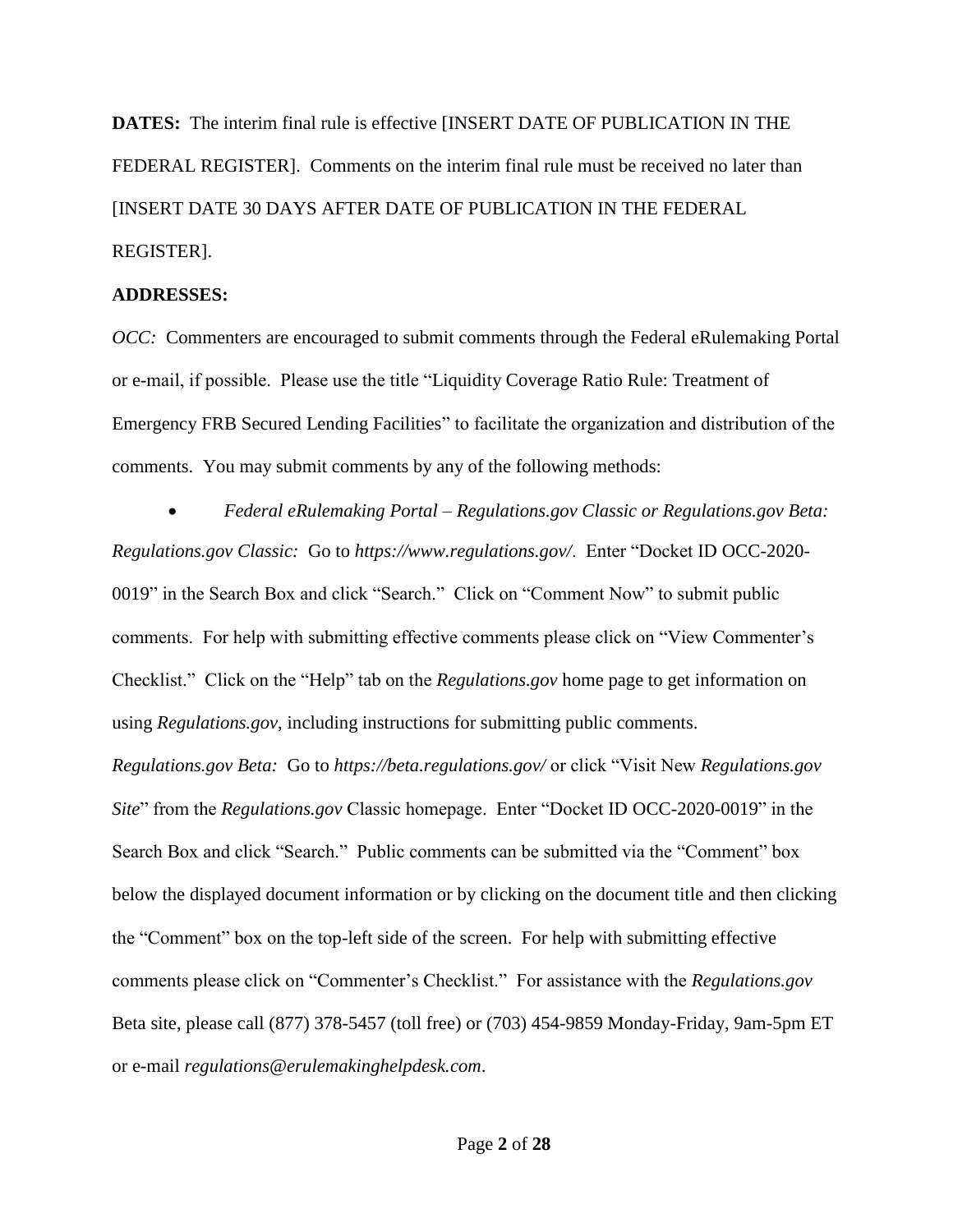*E-mail: regs.comments@occ.treas.gov*.

*Mail:* Chief Counsel's Office, Attention: Comment Processing, Office of the Comptroller of the Currency, 400 7th Street, SW., suite 3E-218, Washington, DC 20219.

 *Hand Delivery/Courier:* 400 7th Street, SW., suite 3E-218, Washington, DC 20219.

*Fax:*(571) 465-4326.

*Instructions:* You must include "OCC" as the agency name and "Docket ID OCC-2020- 0019" in your comment. In general, the OCC will enter all comments received into the docket and publish the comments on the *Regulations.gov* website without change, including any business or personal information provided such as name and address information, e-mail addresses, or phone numbers. Comments received, including attachments and other supporting materials, are part of the public record and subject to public disclosure. Do not include any information in your comment or supporting materials that you consider confidential or inappropriate for public disclosure.

You may review comments and other related materials that pertain to this rulemaking action by any of the following methods:

 *Viewing Comments Electronically – Regulations.gov Classic or Regulations.gov Beta:*

*Regulations.gov Classic:* Go to *https://www.regulations.gov/.* Enter "Docket ID OCC-2020- 0019" in the Search box and click "Search." Click on "Open Docket Folder" on the right side of the screen. Comments and supporting materials can be viewed and filtered by clicking on "View all documents and comments in this docket" and then using the filtering tools on the left side of the screen. Click on the "Help" tab on the *Regulations.gov* home page to get information on using *Regulations.gov*. The docket may be viewed after the close of the comment period in the same manner as during the comment period.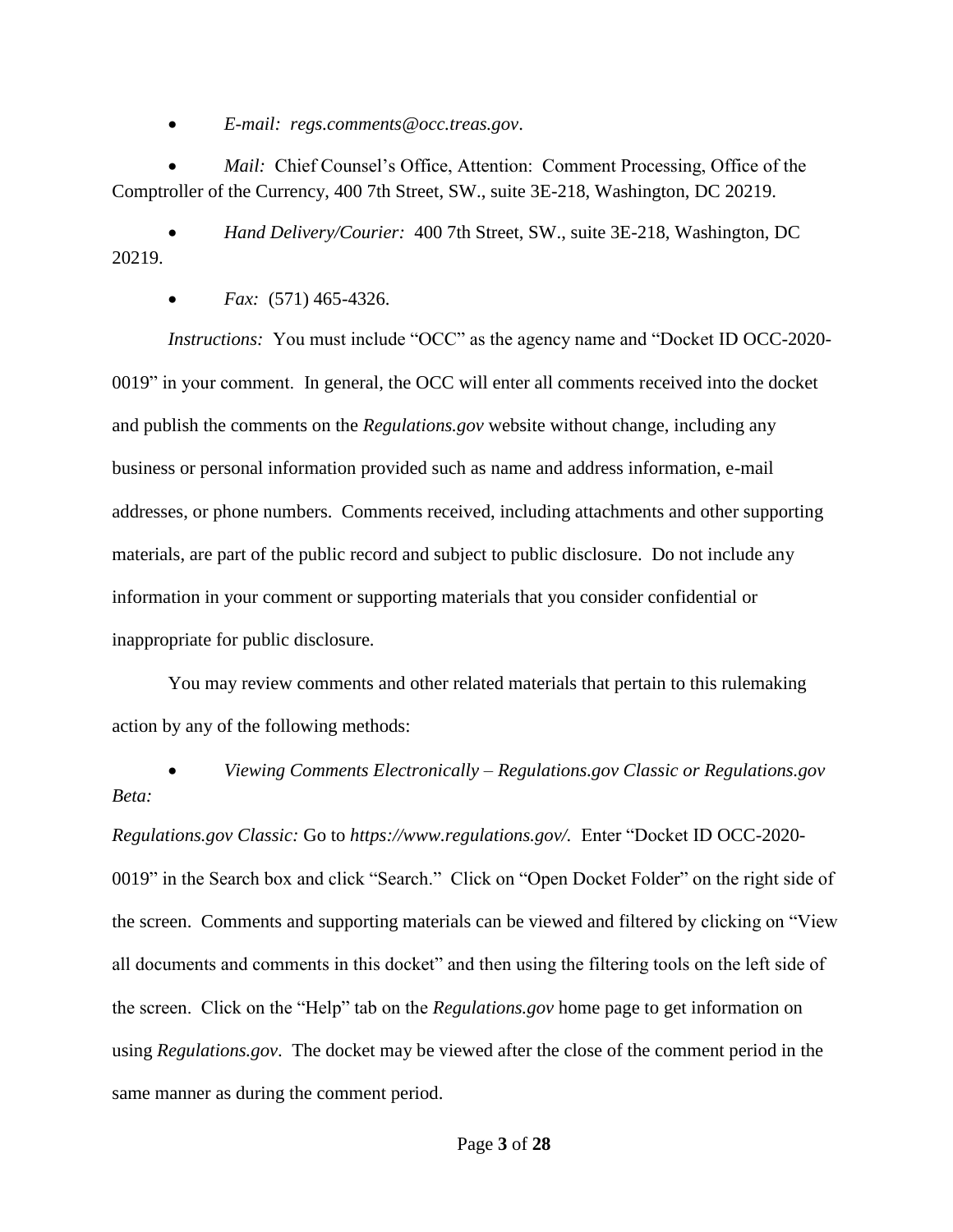*Regulations.gov Beta:* Go to *https://beta.regulations.gov/* or click "Visit New *Regulations.gov Site*" from the *Regulations.gov* Classic homepage. Enter "Docket ID OCC-2020-0019" in the Search Box and click "Search." Click on the "Comments" tab. Comments can be viewed and filtered by clicking on the "Sort By" drop-down on the right side of the screen or the "Refine Results" options on the left side of the screen. Supporting materials can be viewed by clicking on the "Documents" tab and filtered by clicking on the "Sort By" drop-down on the right side of the screen or the "Refine Results" options on the left side of the screen." For assistance with the *Regulations.gov* Beta site, please call (877) 378-5457 (toll free) or (703) 454-9859 Monday-Friday, 9am-5pm ET or e-mail *regulations@erulemakinghelpdesk.com*.

The docket may be viewed after the close of the comment period in the same manner as during the comment period.

*Board:* You may submit comments, identified by Docket No. R-1717; RIN 7100-AF90, by any of the following methods:

• Agency website: http://www.federalreserve.gov. Follow the instructions for submitting comments at http://www.federalreserve.gov/generalinfo/foia/ProposedRegs.cfm.

• E-mail: regs.comments@federalreserve.gov. Include docket and RIN numbers in the subject line of the message.

• FAX: (202) 452-3819 or (202) 452-3102.

• Mail: Ann E. Misback, Secretary, Board of Governors of the Federal Reserve System, 20th Street and Constitution Avenue, NW, Washington, DC 20551.

All public comments will be made available on the Board's web site at

http://www.federalreserve.gov/generalinfo/foia/ProposedRegs.cfm as submitted, unless modified for technical reasons or to remove personally identifiable information at the commenter's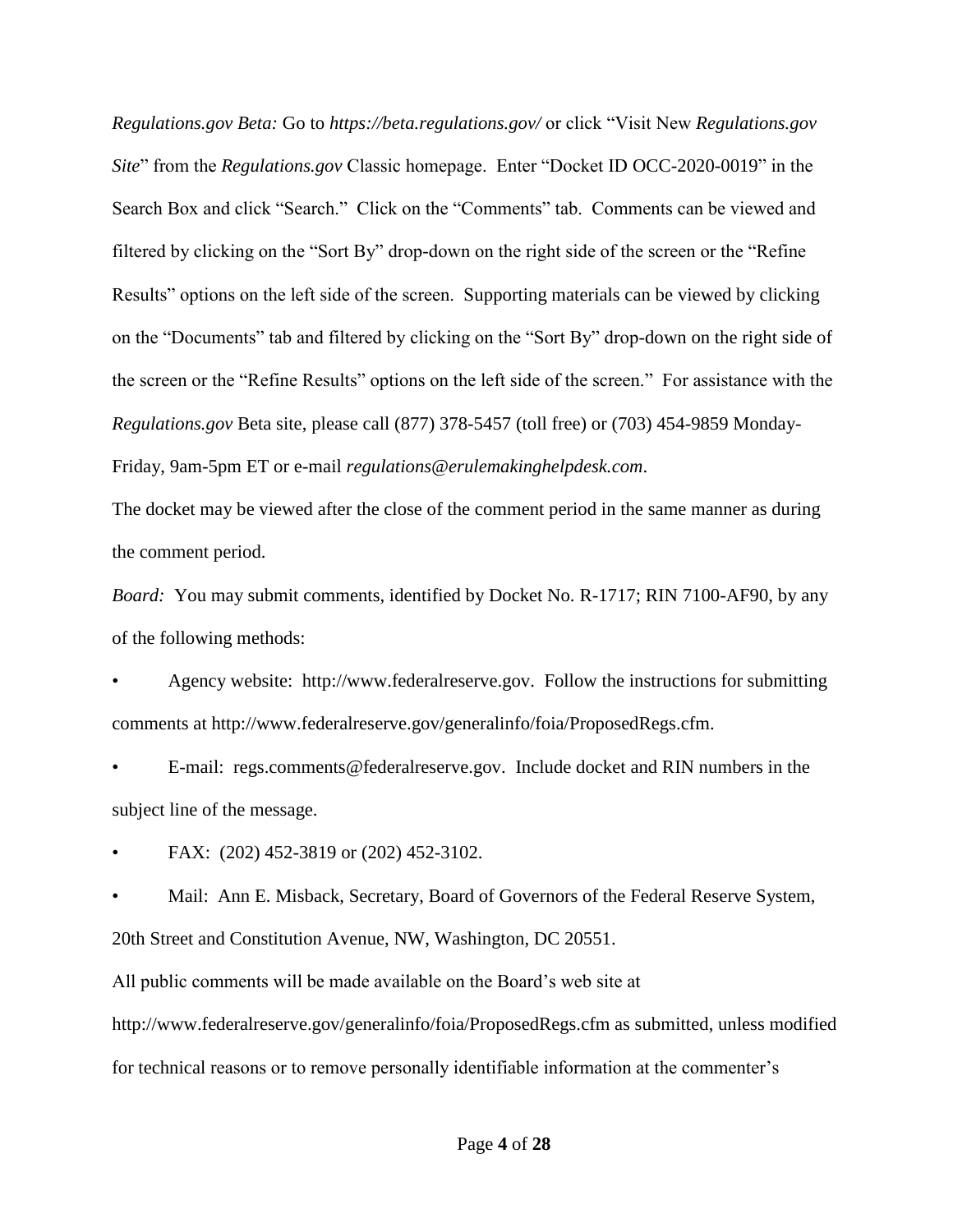request. Accordingly, comments will not be edited to remove any identifying or contact information. For security reasons, the Board requires that visitors make an appointment to inspect comments. You may do so by calling (202) 452-3684.

FDIC: You may submit comments, identified by RIN 3064-AF51, by any of the following methods:

• Agency Website: https://www.fdic.gov/regulations/laws/federal. Follow instructions for submitting comments on the Agency website.

• Email: Comments@FDIC.gov. Include "RIN 3064-AF51" on the subject line of the message.

• Mail: Robert E. Feldman, Executive Secretary, Attention: Comments/RIN 3064-AF51, Federal Deposit Insurance Corporation, 550 17th Street, NW, Washington, DC 20429.

• Hand Delivered/Courier: Comments may be hand-delivered to the guard station at the rear of the 550 17th Street, NW, building (located on F Street) on business days between 7:00 a.m. and 5:00 p.m.

### **FOR FURTHER INFORMATION CONTACT:**

OCC: James Weinberger, Technical Expert, Treasury & Market Risk Policy, (202) 649-6360; or Henry Barkhausen, Counsel, or Daniel Perez, Senior Attorney, Chief Counsel's Office, (202) 649-5490, for persons who are deaf or hearing impaired, TTY, (202) 649-5597, Office of the Comptroller of the Currency, 400 7th Street SW, Washington, DC 20219. *Board:* Anna Lee Hewko, Associate Director, (202) 530-6360, Constance Horsley, Deputy Associate Director, (202) 452-5239, Kathryn Ballintine, Manager, (202) 452-2555, Kevin Littler, Lead Financial Institution Policy Analyst, (202) 475-6677, Cecily Boggs, Senior Financial Institution Policy Analyst II, (202) 530–6209, Michael Ofori-Kuragu, Senior Financial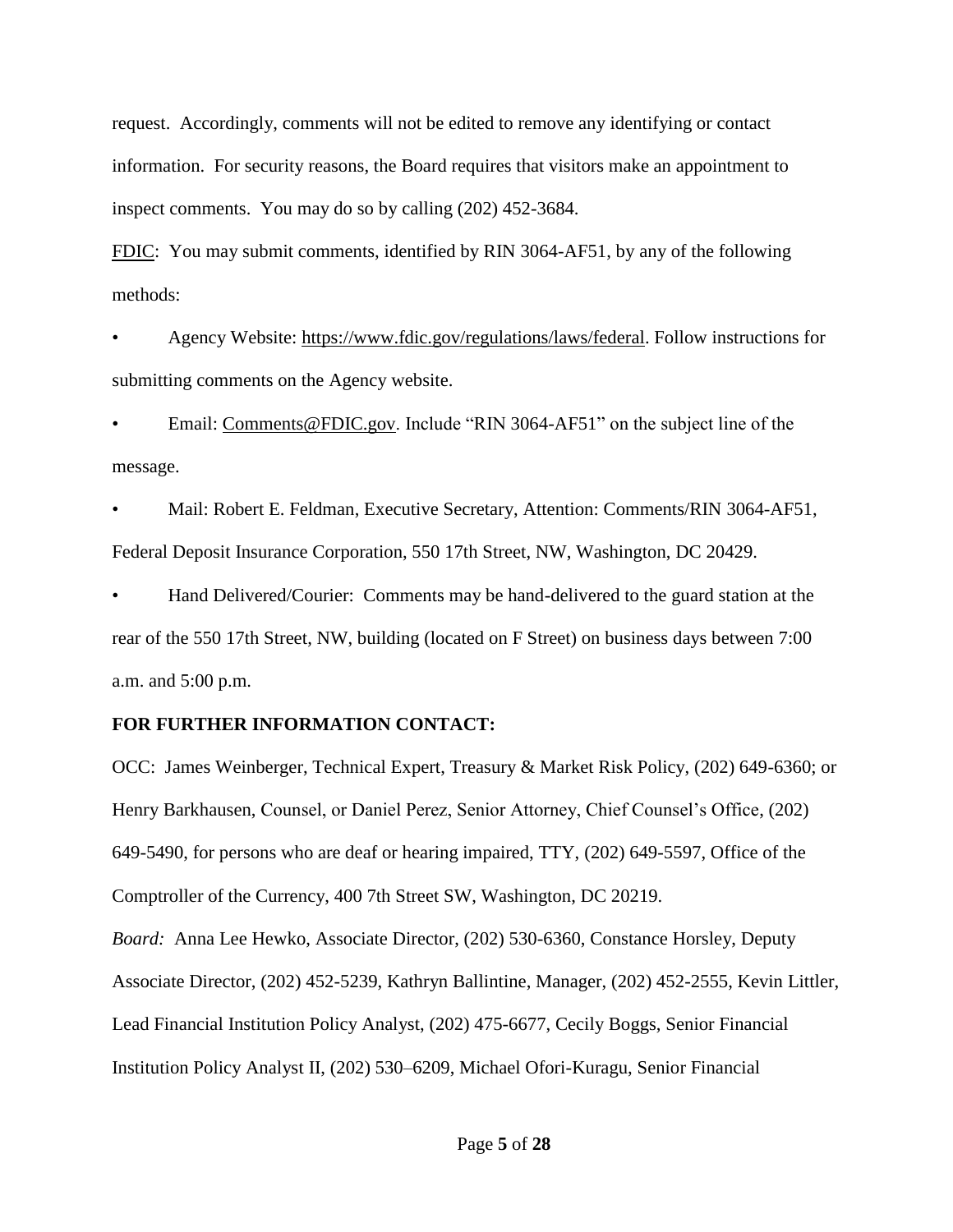Institution Policy Analyst II, (202) 475-6623, or Christopher Powell, Senior Financial Institution Policy Analyst II, (202) 452-3442, Division of Supervision and Regulation; Benjamin McDonough, Assistant General Counsel, (202) 452-2036, Steve Bowne, Senior Counsel, (202) 452-3900, Jason Shafer, Senior Counsel, (202) 728-5811, Laura Bain, Counsel, (202) 736-5546, or Jeffery Zhang, Attorney, (202) 736-1968, Legal Division, Board of Governors of the Federal Reserve System, 20th Street and Constitution Avenue, NW, Washington, DC 20551. Users of Telecommunication Device for Deaf (TDD) only, call (202) 263-4869.

*FDIC*: Bobby R. Bean, Associate Director, bbean@fdic.gov; Irina Leonova, Acting Chief, Capital Markets Strategies Section, ileonova@FDIC.gov; Eric Schatten, Senior Policy Analyst, eschatten@fdic.gov; Andrew Carayiannis, Senior Policy Analyst, acarayiannis@fdic.gov; capitalmarkets@fdic.gov; Capital Markets Branch, Division of Risk Management Supervision, (202) 898-6888; or Suzanne Dawley, Counsel, sudawley@fdic.gov; Gregory Feder, Counsel, gfeder@fdic.gov; Andrew B. Williams II, Counsel, andwilliams@fdic.gov; Supervision and Legislation Branch, Legal Division, Federal Deposit Insurance Corporation, 550 17th Street NW, Washington, DC 20429. For the hearing impaired only, Telecommunication Device for the Deaf (TDD), (800) 925-4618.

### **SUPPLEMENTARY INFORMATION:**

#### **Table of Contents**

- I. Background
- II. The Interim Final Rule
- III. Administrative Law Matters
	- A. Administrative Procedure Act
	- B. Congressional Review Act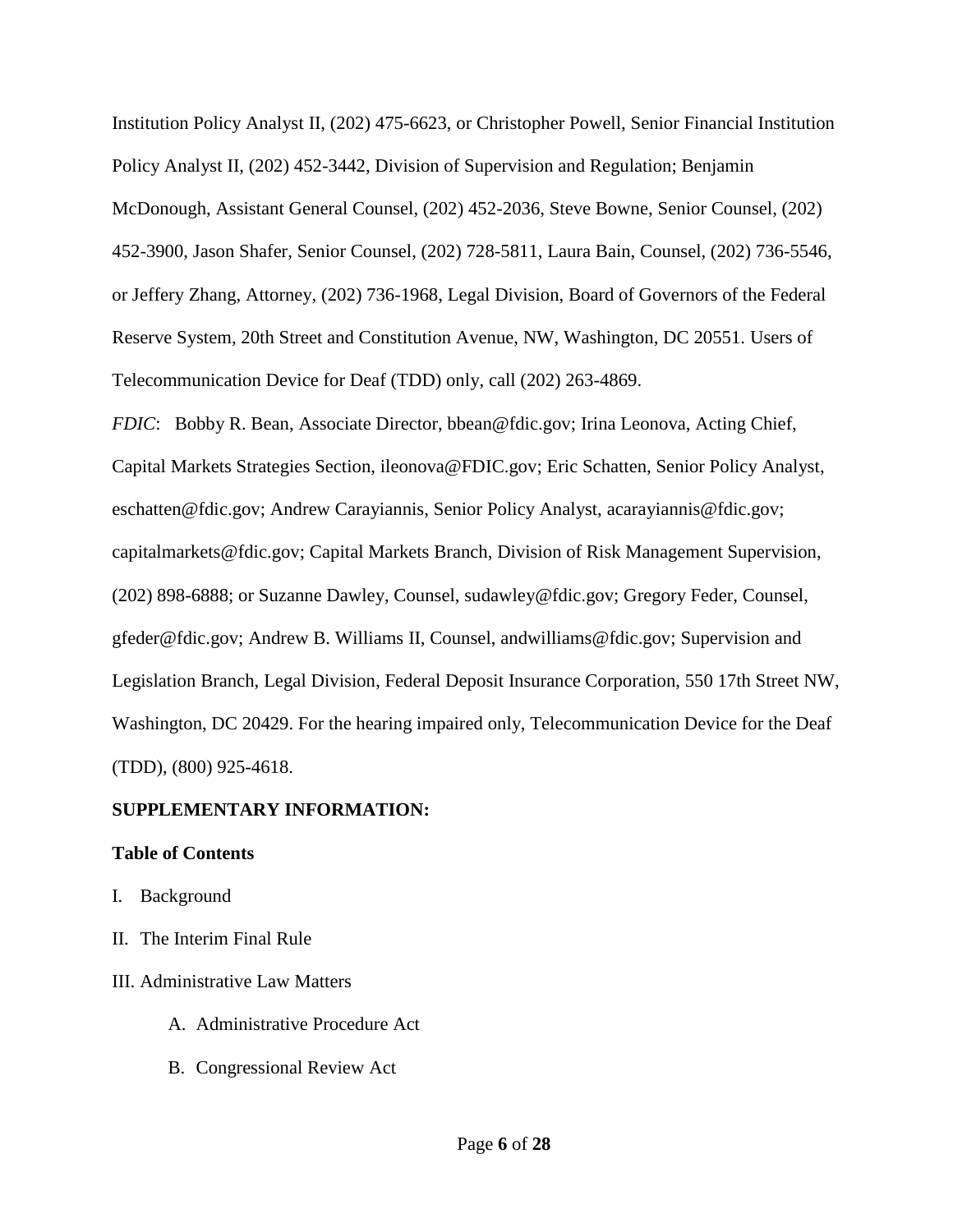- C. Paperwork Reduction Act
- D. Regulatory Flexibility Act
- E. Riegle Community Development and Regulatory Improvement Act of 1994
- F. Use of Plain Language
- G. OCC Unfunded Mandates Reform Act of 1995 Determination

#### **I. Background**

The containment measures adopted in response to the public health concerns have slowed economic activity in many countries, including the United States. Financial conditions have tightened markedly, sudden disruptions in financial markets have put increasing liquidity pressure on money market mutual funds, and the cost of credit has risen for most borrowers. Given these liquidity pressures, money market mutual funds have been faced with redemption requests from clients with immediate cash needs and may need to sell a significant number of assets to meet such requests, which could further increase market pressures. Small businesses also are facing severe liquidity constraints, as millions of Americans have been ordered to stay home, severely reducing their ability to engage in normal commerce, and revenue streams for many small businesses have collapsed. This has forced many small businesses to close temporarily or furlough employees. Continued access to financing will be crucial for small businesses to weather economic disruptions caused by the containment measures adopted in response to the public health concerns and, ultimately, to help restore economic activity.

In order to prevent the disruption in the money markets from destabilizing the financial system, the Board of Governors of the Federal Reserve System (Board), with the approval of the Secretary of the Treasury, authorized the Federal Reserve Bank of Boston to establish the Money Market Mutual Fund Liquidity Facility (MMLF), pursuant to section 13(3) of the Federal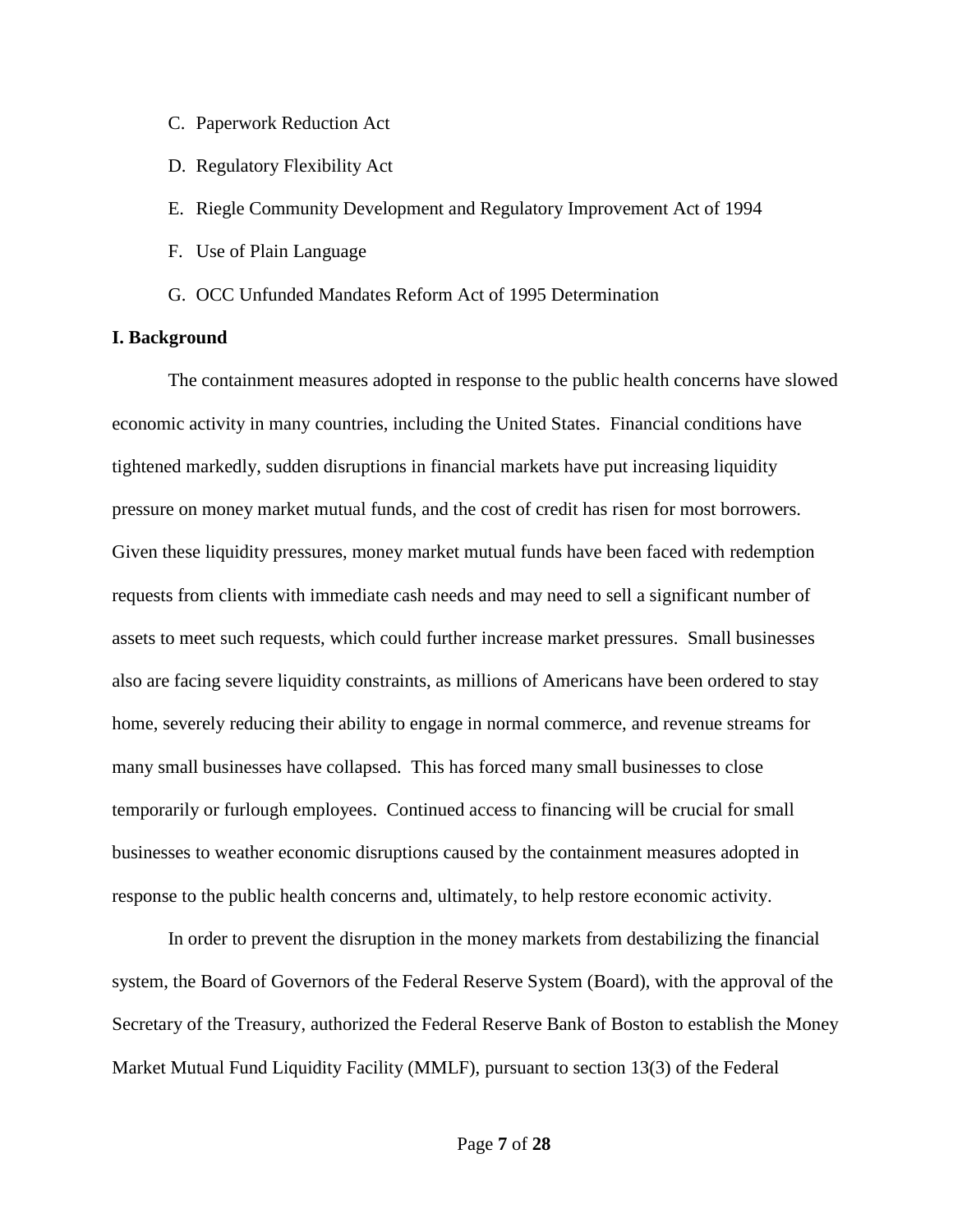Reserve  $Act.$ <sup>1</sup> Under the MMLF, the Federal Reserve Bank of Boston extends non-recourse loans to eligible borrowers to purchase assets from money market mutual funds (MMFs). Assets purchased from MMFs are posted as collateral to the Federal Reserve Bank of Boston (MMLF collateral). Eligible borrowers under the MMLF include certain banking organizations subject to the Liquidity Coverage Ratio (LCR) rule (covered companies) issued by the Office of the Comptroller of the Currency (OCC), the Board, and the Federal Deposit Insurance Corporation (FDIC) (together, the agencies). 2 MMLF collateral generally comprises securities and other assets with the same maturity date as the MMLF non-recourse loan.

In order to provide liquidity to small business lenders and the broader credit markets, and to help stabilize the financial system, the Board, with the approval of the Secretary of the Treasury, authorized each of the Federal Reserve Banks to extend credit under the Paycheck Protection Program Liquidity Facility (PPPLF), pursuant to section 13(3) of the Federal Reserve Act.<sup>3</sup> Under the PPPLF, each of the Federal Reserve Banks extends non-recourse loans to institutions that are eligible to make Paycheck Protection Program (PPP) covered loans,<sup>4</sup>

 $1$  12 U.S.C. 343(3).

<sup>&</sup>lt;sup>2</sup> The applicability of the LCR rule is described in  $\S$  \_\_.1 of the rule. <u>See</u> 12 CFR 50.1 (OCC); 12 CFR 249.1 (Board); and 12 CFR 329.1 (FDIC).

 $3 \text{ } 12 \text{ U.S.C. } 343(3)$ .

<sup>&</sup>lt;sup>4</sup> Congress created the PPP as part of the Coronavirus Aid, Relief, and Economic Security Act (CARES Act) and in recognition of the exigent circumstances faced by small businesses. PPP covered loans are fully guaranteed as to principal and accrued interest by the Small Business Administration (SBA) and also afford borrower forgiveness up to the principal amount of the PPP covered loan, if the proceeds of the PPP covered loan are used for certain expenses. Under the PPP, eligible borrowers generally include businesses with fewer than 500 employees or that are otherwise considered to be small by the SBA. The SBA reimburses PPP lenders for any amount of a PPP covered loan that is forgiven. PPP lenders are not held liable for any representations made by PPP borrowers in connection with a borrower's request for PPP covered loan forgiveness. For more information on the Paycheck Protection Program, see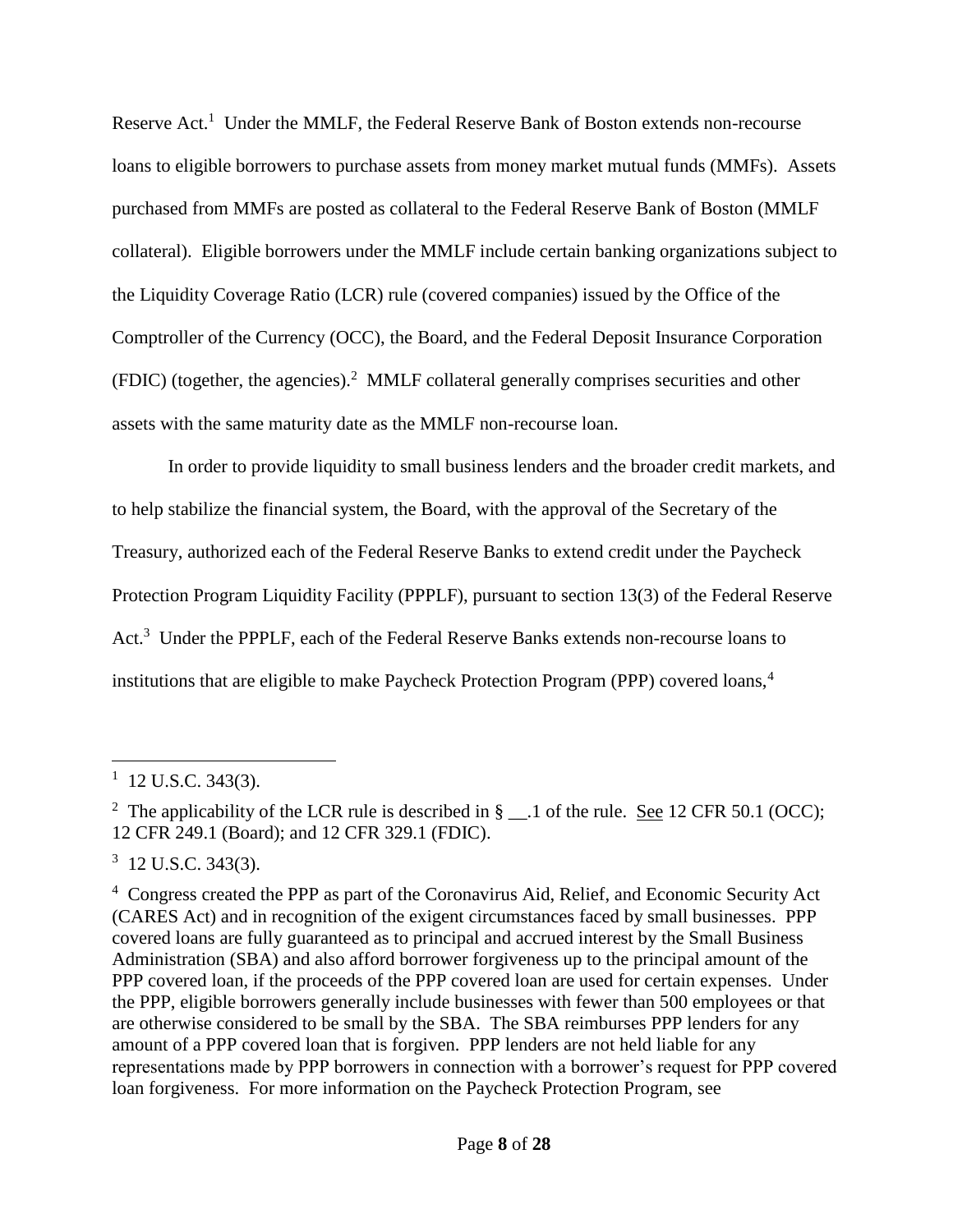including depository institutions subject to the agencies' LCR rule. Under the PPPLF, only PPP covered loans that are guaranteed by the SBA under the PPP with respect to both principal and interest and that are originated by an eligible institution may be pledged as collateral to the Federal Reserve Banks (PPPLF collateral). The maturity date of the extension of credit under the PPPLF equals the maturity date of the PPP loans pledged to secure the extension of credit.<sup>5</sup>

To facilitate the use of the MMLF and PPPLF, the agencies are adopting this interim final rule, which requires covered companies to neutralize the LCR effects of the advances made by each facility and the exposures securing such facility advances.

### **II. The Interim Final Rule**

 $\overline{a}$ 

## *A. LCR Treatment of MMLF and PPPLF Funding*

The agencies' LCR rule requires covered companies to calculate and maintain an amount of high-quality liquid assets (HQLA) sufficient to cover their total net cash outflows over a 30 day stress period. A covered company's LCR is the ratio of its HQLA amount (LCR numerator) divided by its total net cash outflows (LCR denominator). The total net cash outflow amount is calculated as the difference between outflow and inflow amounts, which are determined by applying a standardized set of outflow and inflow rates to the cash flows of various assets and

https://www.sba.gov/funding-programs/loans/coronavirus-relief-options/paycheck-protectionprogram-ppp.

<sup>&</sup>lt;sup>5</sup> The maturity date of the PPPLF's loan will be accelerated if the underlying PPP loan goes into default and the eligible borrower sells the PPP Loan to the Small Business Administration (SBA) to realize the SBA guarantee. The maturity date of the PPPLF's loan also will be accelerated to the extent of any PPP loan forgiveness reimbursement received by the eligible borrower from the SBA.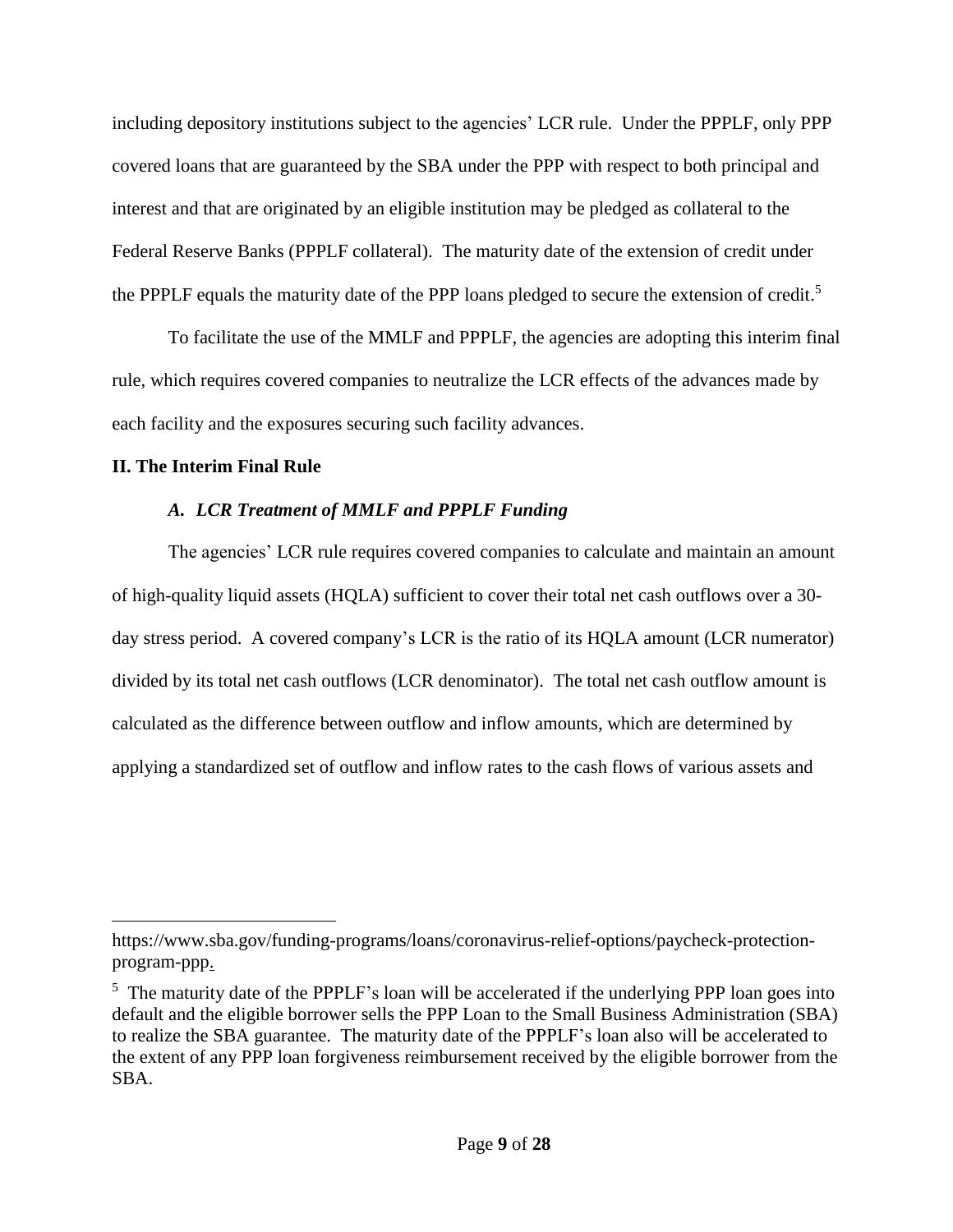liabilities, together with off-balance sheet items, as specified in §§ \_\_.32 and \_\_.33 of the LCR rule.<sup>6</sup>

Absent the interim final rule, under the LCR rule, covered companies would be required to recognize outflows for MMLF and PPPLF loans with a remaining maturity of 30 days or less and inflows for certain assets securing the MMLF and PPPLF loans. As a result, a covered company's participation in the MMLF or PPPLF could affect its total net cash outflows, which could potentially result in an inconsistent, unpredictable, and more volatile calculation of LCR requirements across covered companies.

Under the LCR rule, secured loans from a Federal Reserve facility with a remaining maturity of 30 calendar days or less are categorized as secured funding transactions with a sovereign entity and assigned an outflow rate that varies based on the collateral securing the loan.<sup>7</sup> In addition, the LCR rule assigns inflow rates to collateral generally based on the asset and counterparty type.<sup>8</sup> As a result of the applicable inflow and outflow rates in the LCR rule, MMLF and PPPLF transactions could receive a non-neutral liquidity risk treatment. Moreover, after these loans are extended and upon their maturity, the associated inflows and outflows could unnecessarily contribute to volatility in LCRs.

<sup>&</sup>lt;sup>6</sup> Section \_\_\_.30 of the LCR rule also requires a covered company, as applicable, to include in its total net cash outflow amount a maturity mismatch add-on, which is calculated as the difference (if greater than zero) between the covered company's largest net cumulative maturity outflow amount for any of the 30 calendar days following the calculation date and the net day 30 cumulative maturity outflow amount. See 12 CFR 50.30 (OCC); 12 CFR 249.30 (Board); and 12 CFR 329.30 (FDIC).

<sup>&</sup>lt;sup>7</sup> See 12 CFR 50.32(j)(1)(i)-(iii) (OCC); 12 CFR 249.32(j)(1)(i)-(iii) (Board); and 12 CFR  $329.32(i)(1)(i)$ -(iii) (FDIC).

<sup>&</sup>lt;sup>8</sup> See 12 CFR 50.33 (OCC); 12 CFR 249.33 (Board); and 12 CFR 329.33 (FDIC).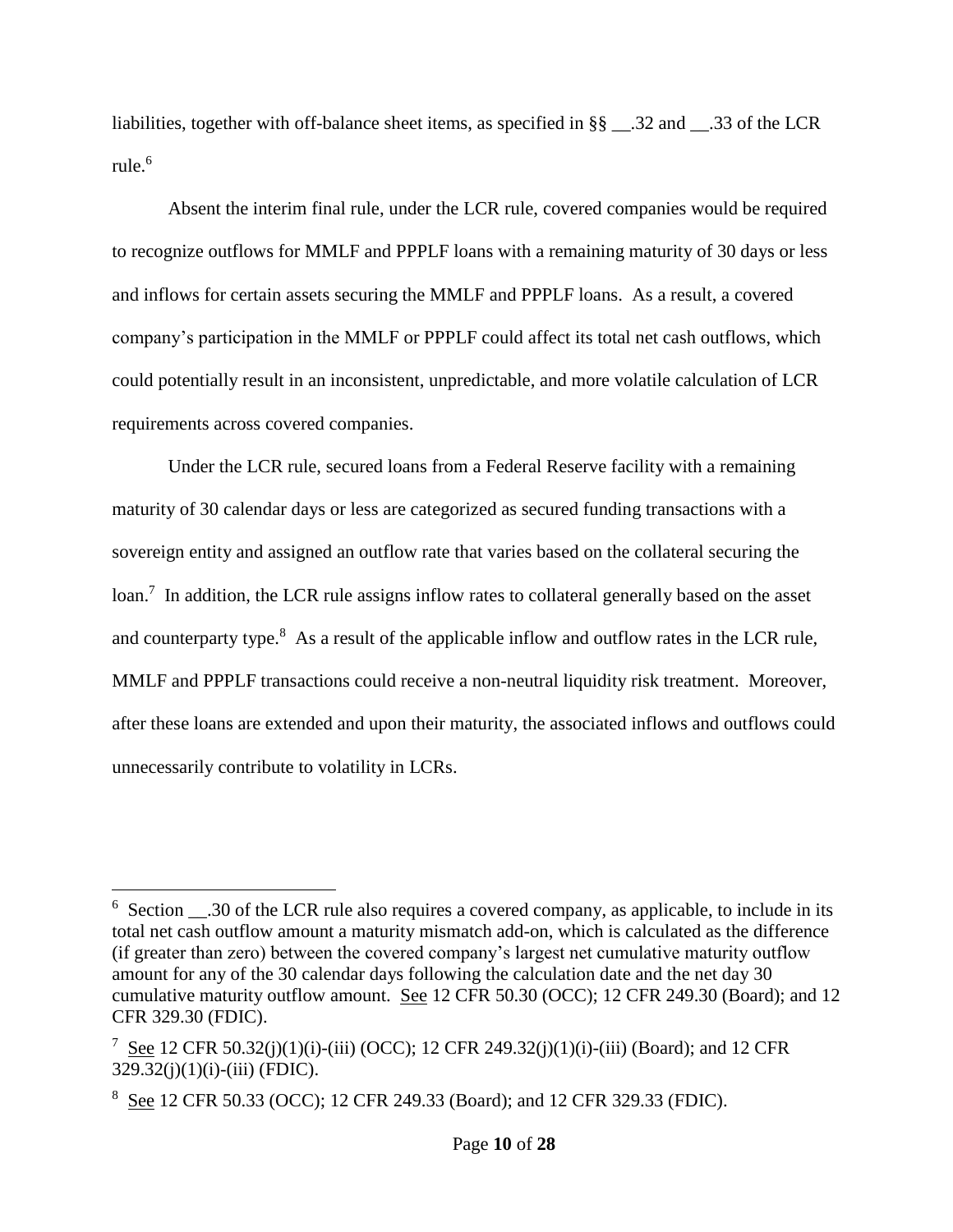Under the terms of the MMLF and PPPLF, covered companies use the value of cash received from posted or pledged assets to repay the MMLF or PPPLF loan, respectively, and in no case is the maturity of the collateral shorter than the maturity of the advance. In addition, because the advance from the Federal Reserve Bank is non-recourse, the banking organization is not exposed to credit or market risk from the collateral securing the MMLF or PPPLF loan that could otherwise affect the banking organization's ability to settle the loan. For these reasons, the agencies believe that it is appropriate to provide predictable and consistent treatment for participation in the MMLF and PPPLF by neutralizing the effects of participation in the MMLF and the PPPLF on covered companies' LCRs. Absent this interim final rule, the agencies believe that the treatment of covered companies' transactions with the MMLF and PPPLF under the LCR rule would not be consistent across transactions or facilities and would not accurately reflect the liquidity risk associated with funding exposures through these facilities.

Specifically, the interim final rule adds a new definition to  $\S$  \_\_.3 and a new  $\S$  \_\_.34 to the LCR rule. In § \_\_.3, the new definition "Covered Federal Reserve Facility Funding" means a non-recourse loan that is extended as part of the Money Market Mutual Fund Liquidity Facility or Paycheck Protection Program Liquidity Facility authorized by the Board of Governors of the Federal Reserve System pursuant to section 13(3) of the Federal Reserve Act. The new  $\S$  \_\_\_.34 requires Covered Federal Reserve Facility Funding and the assets securing such funding to be excluded from the calculation of a covered company's total net cash outflow amount as calculated under § \_\_.30 of the LCR rule, notwithstanding any other section of the LCR rule. Except as described below, this new section excludes advances made by a Federal Reserve Bank under the MMLF or the PPPLF from being assigned an outflow rate under  $\S$  \_\_.32 of the LCR rule, and any collateral securing such an advance from being assigned an inflow rate under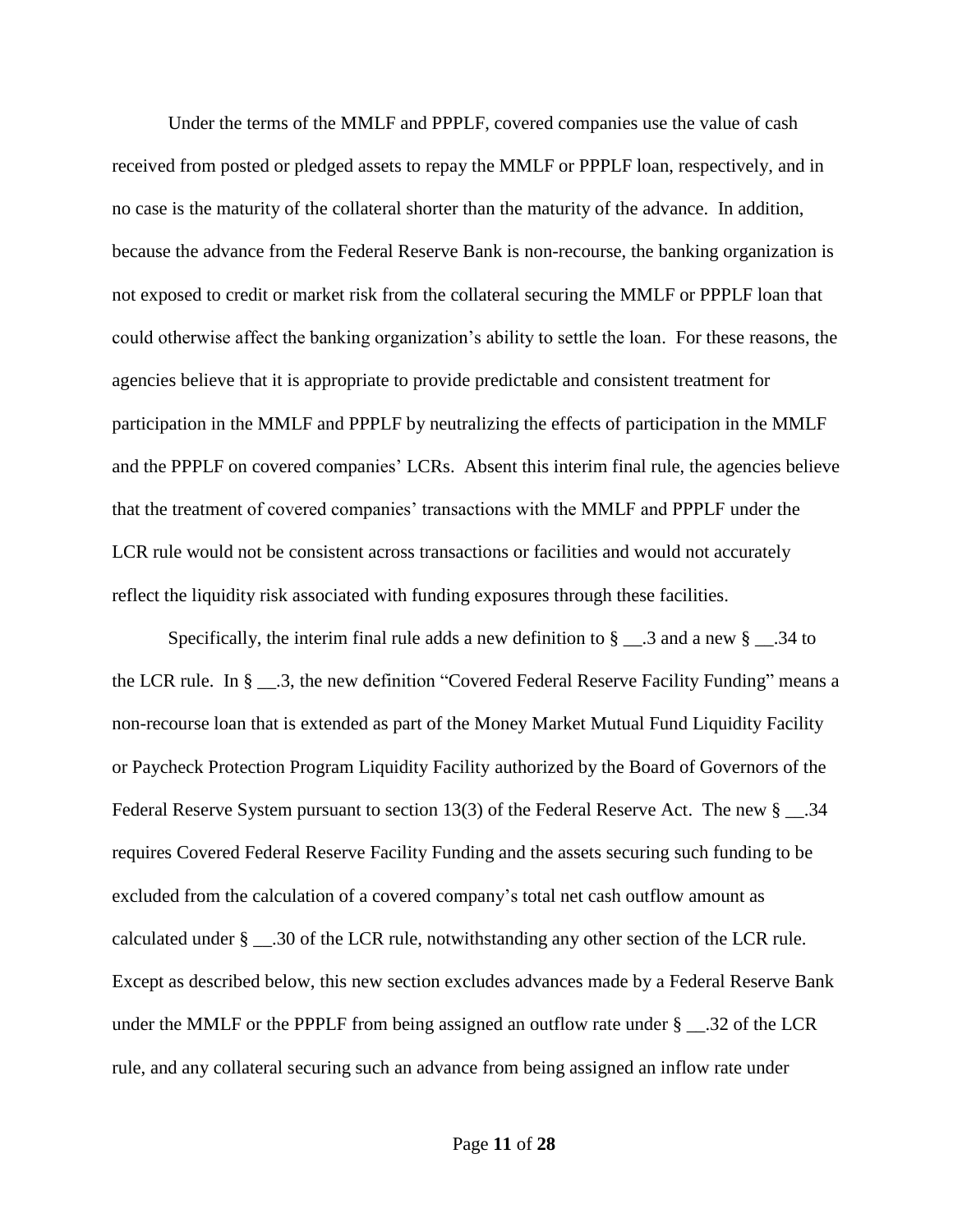§ \_\_.33 of the LCR rule. While this treatment would neutralize the effect of the use of the facilities on a covered company's LCR for the duration of the facility, banking organizations should be mindful of the need, where applicable, to replace maturing Covered Federal Reserve Facility Funding with appropriate alternative sources in instances where exposures mature later than such funding.

This new  $\S$  \_\_\_.34 does not apply to the extent the covered company secures Covered Federal Reserve Facility Funding with securities, debt obligations, or other instruments issued by the covered company or its consolidated entity. When a covered company owns an instrument that it or its consolidated entity issued, the covered company will not record a payment upon the instrument's maturity. The covered company would not receive a payment from outside the consolidated covered company upon maturity or settlement of the collateral that would be available to repay the borrowing (Covered Federal Reserve Facility Funding), and, as a result, this arrangement presents liquidity risk due to the asymmetric cash flows of the covered company because the covered company would not have an inflow to offset its cash outflows.<sup>9</sup> It would, therefore, be inappropriate to neutralize the impact of such a funding transaction under the LCR rule. The agencies seek comment on this provision and all aspects of the interim final rule.

*Question 1: The agencies invite comment on the advantages and disadvantages of neutralizing the effects of participating in the MMLF and PPPLF in the LCR rule.* 

 $\overline{a}$ 

*Question 2: How well does the approach in the interim final rule support the objectives* 

<sup>&</sup>lt;sup>9</sup> The covered company would not record a payment to itself in the amount owed for the instrument issued by the covered company or its consolidated entity; this would be eliminated in the process of consolidating the covered company's financial statements.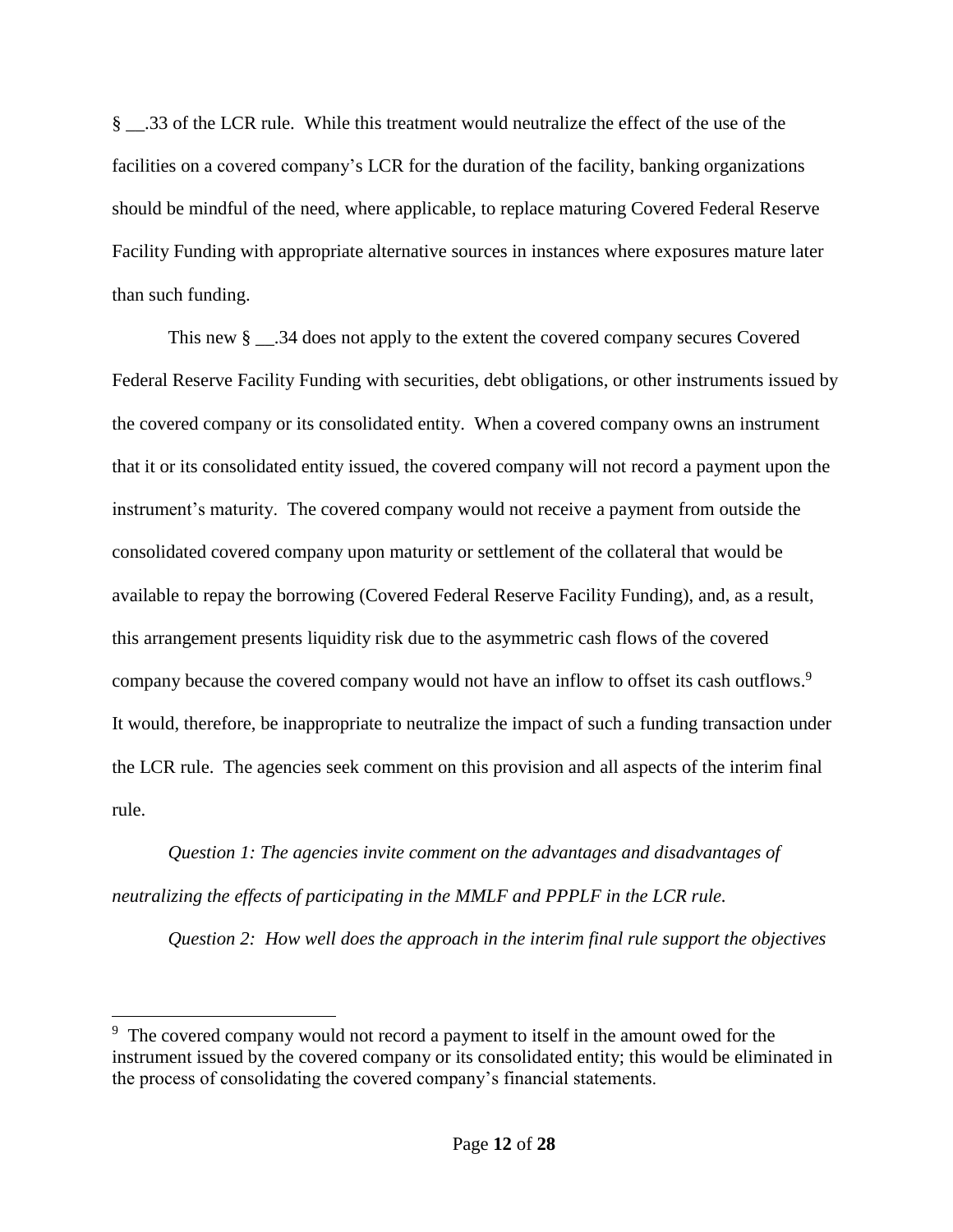*of the facilities?* 

*Question 3: What are the advantages and disadvantages of extending this treatment to any other facilities created pursuant to section 13(3) of the Federal Reserve Act in which covered company exposures are pledged as collateral for non-recourse, maturity-matched advances?* 

*Question 4: What are the advantages and disadvantages of excluding from this treatment Covered Federal Reserve Facility Funding that is secured by instruments issued by a covered company or any of its consolidated entities?*

### **III. Administrative Law Matters**

### *A. Administrative Procedure Act*

The agencies are issuing the interim final rule without prior notice and the opportunity for public comment and the delayed effective date ordinarily prescribed by the Administrative Procedure Act  $(APA)$ .<sup>10</sup> Pursuant to section 553(b)(B) of the APA, general notice and the opportunity for public comment are not required with respect to a rulemaking when an "agency for good cause finds (and incorporates the finding and a brief statement of reasons therefor in the rules issued) that notice and public procedure thereon are impracticable, unnecessary, or contrary to the public interest."<sup>11</sup>

The agencies believe that the public interest is best served by implementing the interim final rule immediately upon publication in the *Federal Register*. As discussed above, the containment measures adopted in response to the public health concerns have slowed economic

 $10$  5 U.S.C. 553.

 $11 \,$  5 U.S.C. 553(b)(B).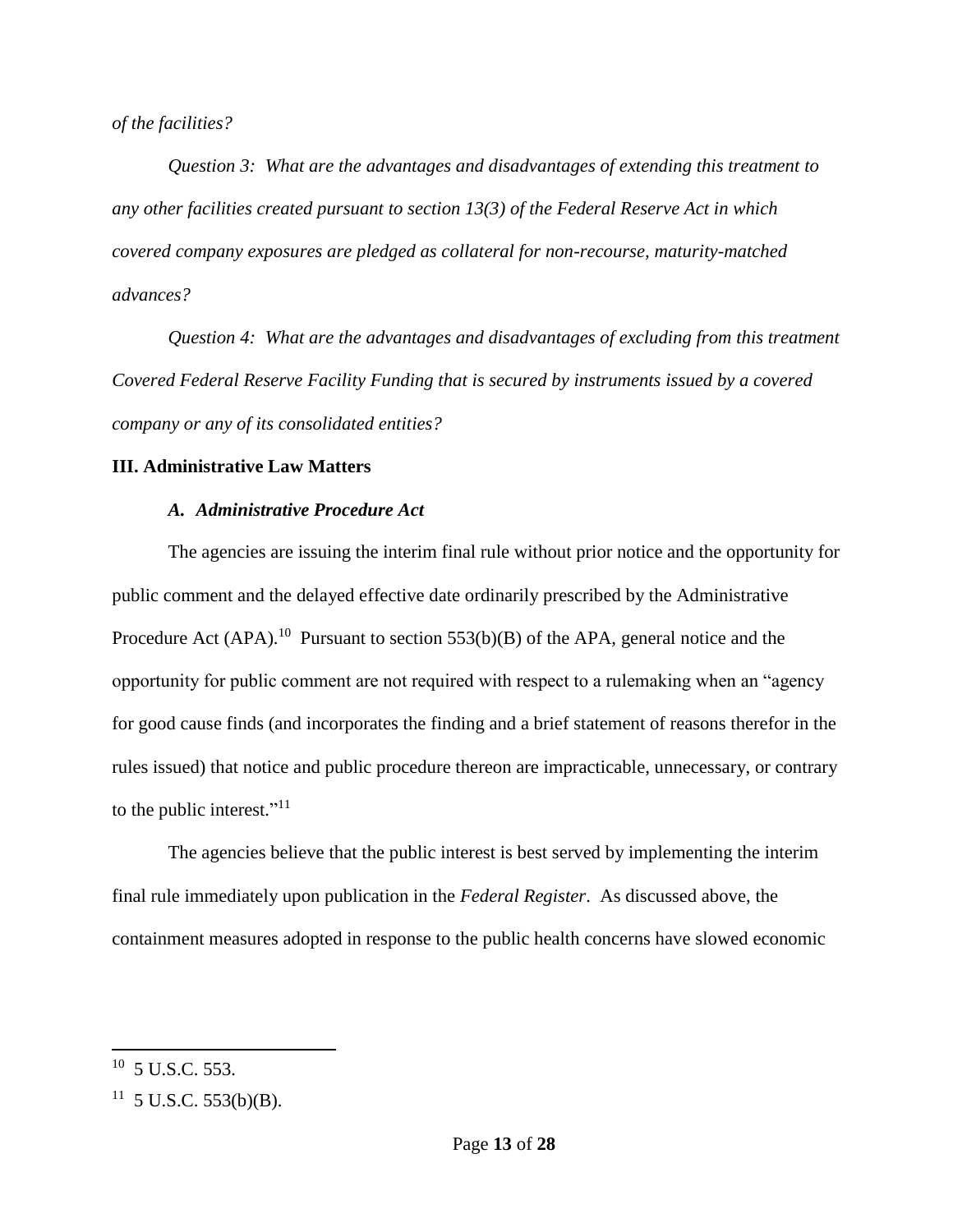activity in many countries, including the United States. In particular, these containment measures have acutely affected small businesses, MMFs, and financial markets generally.

Significantly tighter financial conditions and the increased cost of credit for most borrowers have severely affected small businesses. As millions of Americans have been ordered to stay home, severely reducing their ability to engage in normal commerce, revenue streams for many small businesses have collapsed. This has resulted in severe liquidity constraints at small businesses and has forced many small businesses to close temporarily or furlough employees. Continued access to financing will be crucial for small businesses to weather economic disruptions caused by the containment measures adopted in response to the public health concerns and, ultimately, to help restore economic activity.

Additionally, sudden disruptions in financial markets have put increasing liquidity pressure on MMFs. Given these pressures, MMFs have been faced with increased redemption requests from clients with immediate cash needs. The MMFs may need to sell a significant number of assets to meet these redemption requests, which could further increase market pressures.

In order to provide liquidity to banking organizations that lend to small business and the broader credit markets, and to prevent the disruption in the money markets from destabilizing the financial system, the Board, with approval of the Secretary of the Treasury, authorized each of the Federal Reserve Banks to extend credit under the PPPLF and the Federal Reserve Bank of Boston to establish the MMLF. This interim final rule will provide certainty to covered companies regarding the liquidity treatment of inflows and outflows related to these Federal Reserve lending programs. In the absence of this interim final rule, banking organizations may be restricted in their ability to use the MMLF and PPPLF due to potential effects on their LCRs.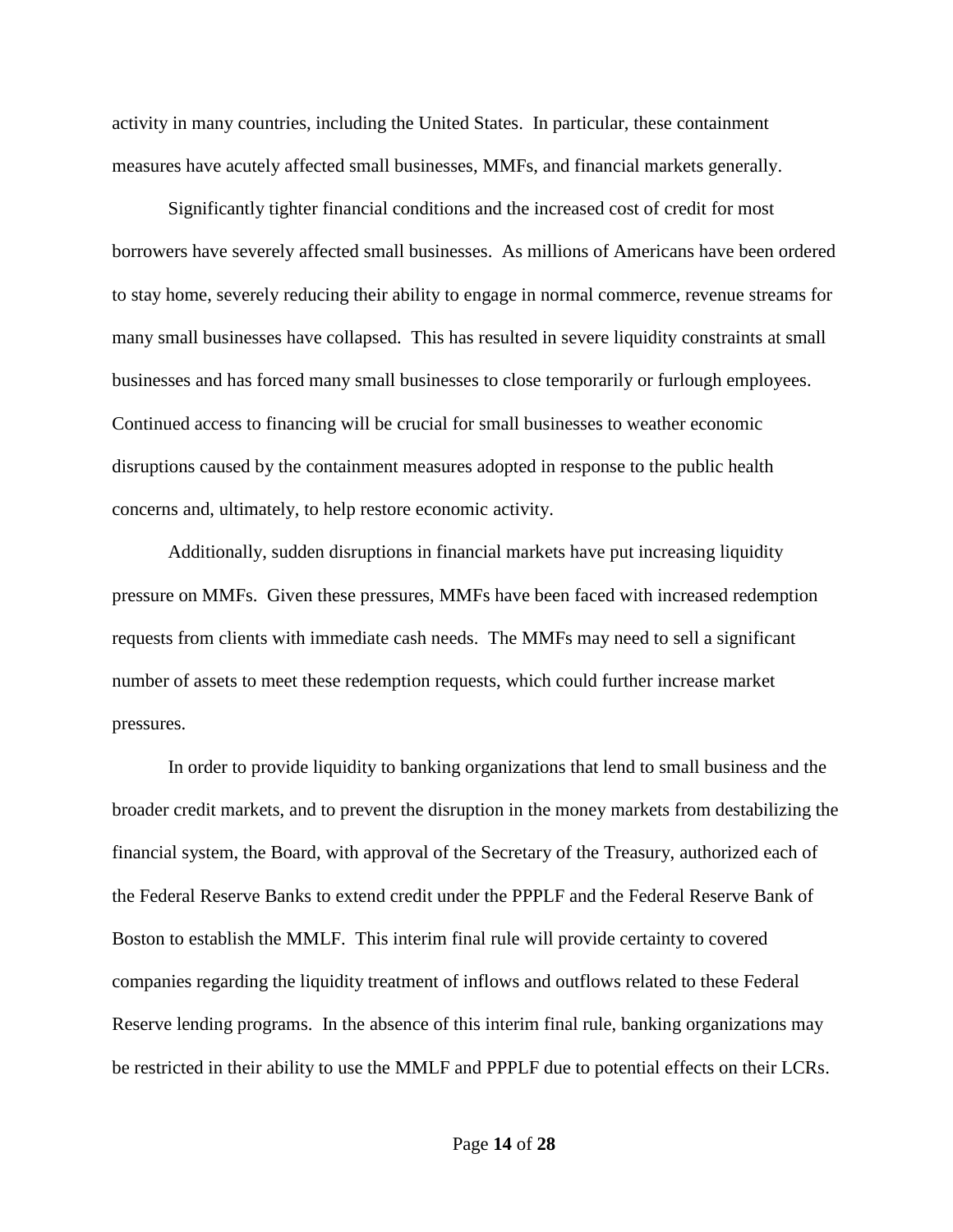The urgent funding pressures facing small businesses and MMFs justify the adoption of this interim final rule as quickly as possible. For these reasons, the agencies find that there is good cause consistent with the public interest to issue the interim final rule without advance notice and comment.<sup>12</sup>

The APA also requires a 30-day delayed effective date, except for (1) substantive rules that grant or recognize an exemption or relieve a restriction; (2) interpretative rules and statements of policy; or  $(3)$  as otherwise provided by the agency for good cause.<sup>13</sup> For the good cause described above, the interim final rule is exempt from the APA's delayed effective date requirement.<sup>14</sup>

While the agencies believe that there is good cause to issue the interim final rule without advance notice and comment and with an immediate effective date, the agencies are interested in the views of the public and request comment on all aspects of the interim final rule.

#### *B. Congressional Review Act*

For purposes of Congressional Review Act (CRA), the Office of Management and Budget (OMB) makes a determination as to whether a final rule constitutes a "major" rule. <sup>15</sup> If a rule is deemed a "major rule" by the OMB, the CRA generally provides that the rule may not take effect until at least 60 days following its publication.<sup>16</sup>

The CRA defines a "major rule" as any rule that the Administrator of the Office of Information and Regulatory Affairs of the OMB finds has resulted in or is likely to result in

 $\overline{a}$ 

 $14$  5 U.S.C. 553(d)(1).

 $12$  5 U.S.C. 553(b)(B).

 $13$  5 U.S.C. 553(d).

<sup>&</sup>lt;sup>15</sup> 5 U.S.C. 801 et seq.

 $16$  5 U.S.C. 801(a)(3).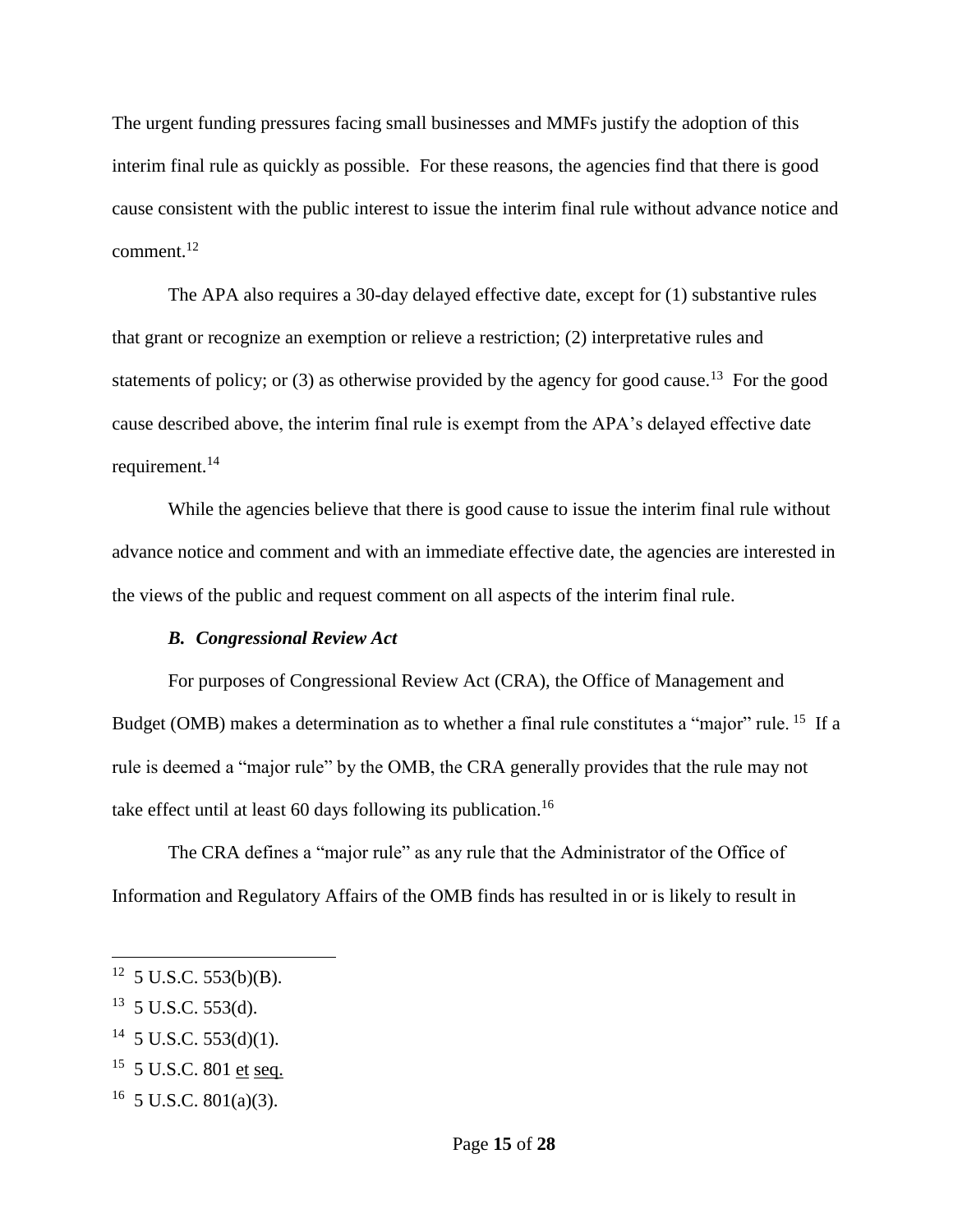(1) an annual effect on the economy of \$100,000,000 or more; (2) a major increase in costs or prices for consumers, individual industries, Federal, State, or local government agencies or geographic regions; or (3) significant adverse effects on competition, employment, investment, productivity, innovation, or on the ability of United States-based enterprises to compete with foreign-based enterprises in domestic and export markets.<sup>17</sup>

For the same reasons set forth above, the agencies are adopting the interim final rule without the delayed effective date generally prescribed under the CRA. The delayed effective date required by the CRA does not apply to any rule for which an agency for good cause finds (and incorporates the finding and a brief statement of reasons therefor in the rule issued) that notice and public procedure thereon are impracticable, unnecessary, or contrary to the public interest.<sup>18</sup> In light of current market uncertainty, the agencies believe that delaying the effective date of the rule would be contrary to the public interest.

As required by the CRA, the agencies will submit the interim final rule and other appropriate reports to Congress and the Government Accountability Office for review.

#### *C. Paperwork Reduction Act*

The Paperwork Reduction Act of 1995 (PRA) states that no agency may conduct or sponsor, nor is the respondent required to respond to, an information collection unless it displays a currently valid OMB control number.<sup>19</sup> This interim final rule does not introduce any new information collections or revise any existing information collections pursuant to the PRA for the OCC or the FDIC. Therefore, no submissions will be made by the OCC or the FDIC to OMB for

<sup>17</sup> 5 U.S.C. 804(2).

<sup>18</sup> 5 U.S.C. 808.

<sup>&</sup>lt;sup>19</sup> 4 U.S.C. 3501-3521.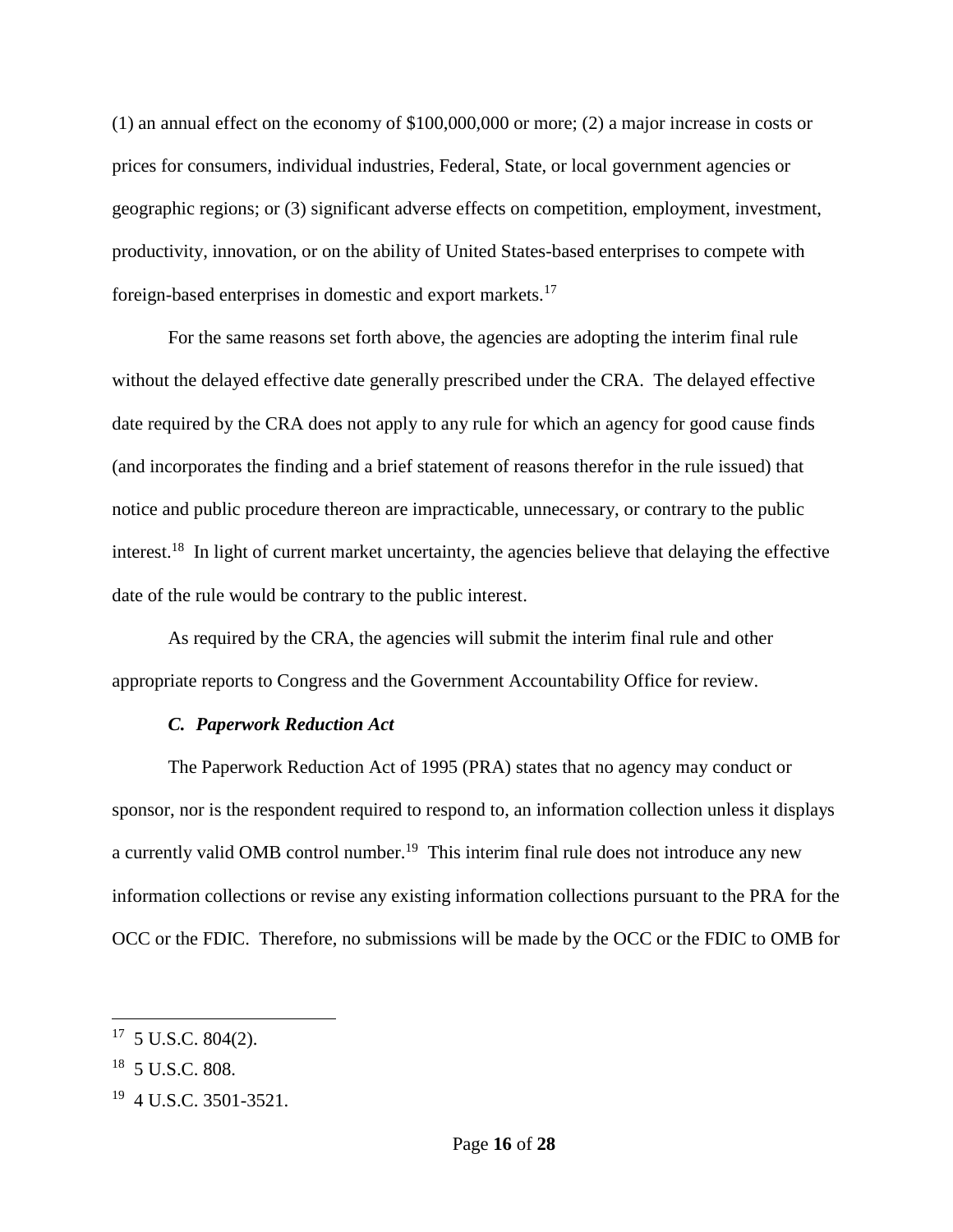review. The interim final rule does, however, affect the Board's current information collection for the Complex Institution Liquidity Monitoring Report (FR 2052a; OMB No. 7100-0361). The Board has reviewed the interim final rule pursuant to authority delegated by OMB.

The Board has temporarily revised the reporting form and instructions for the FR 2052a to reflect the changes made in this interim final rule. On June 15, 1984, OMB delegated to the Board authority under the PRA to approve a temporary revision to a collection of information without providing opportunity for public comment if the Board determines that a change in an existing collection must be instituted quickly and that public participation in the approval process would defeat the purpose of the collection or substantially interfere with the Board's ability to perform its statutory obligation.

The Board's delegated authority requires that the Board, after temporarily approving a collection, solicit public comment on a proposal to extend the temporary collection for a period not to exceed three years. Therefore, the Board is inviting comment on a proposal to extend the FR 2052a for three years, with such revisions. The Board invites public comment on the FR 2052a, which is being reviewed under authority delegated by the OMB under the PRA. Comments are invited on the following:

- a. Whether the collection of information in the interim final rule is necessary for the proper performance of the Board's functions, including whether the information has practical utility;
- b. The accuracy of the Board's estimate of the burden of the proposed information collection in the interim final rule, including the validity of the methodology and assumptions used;
- c. Ways to enhance the quality, utility, and clarity of the information to be collected;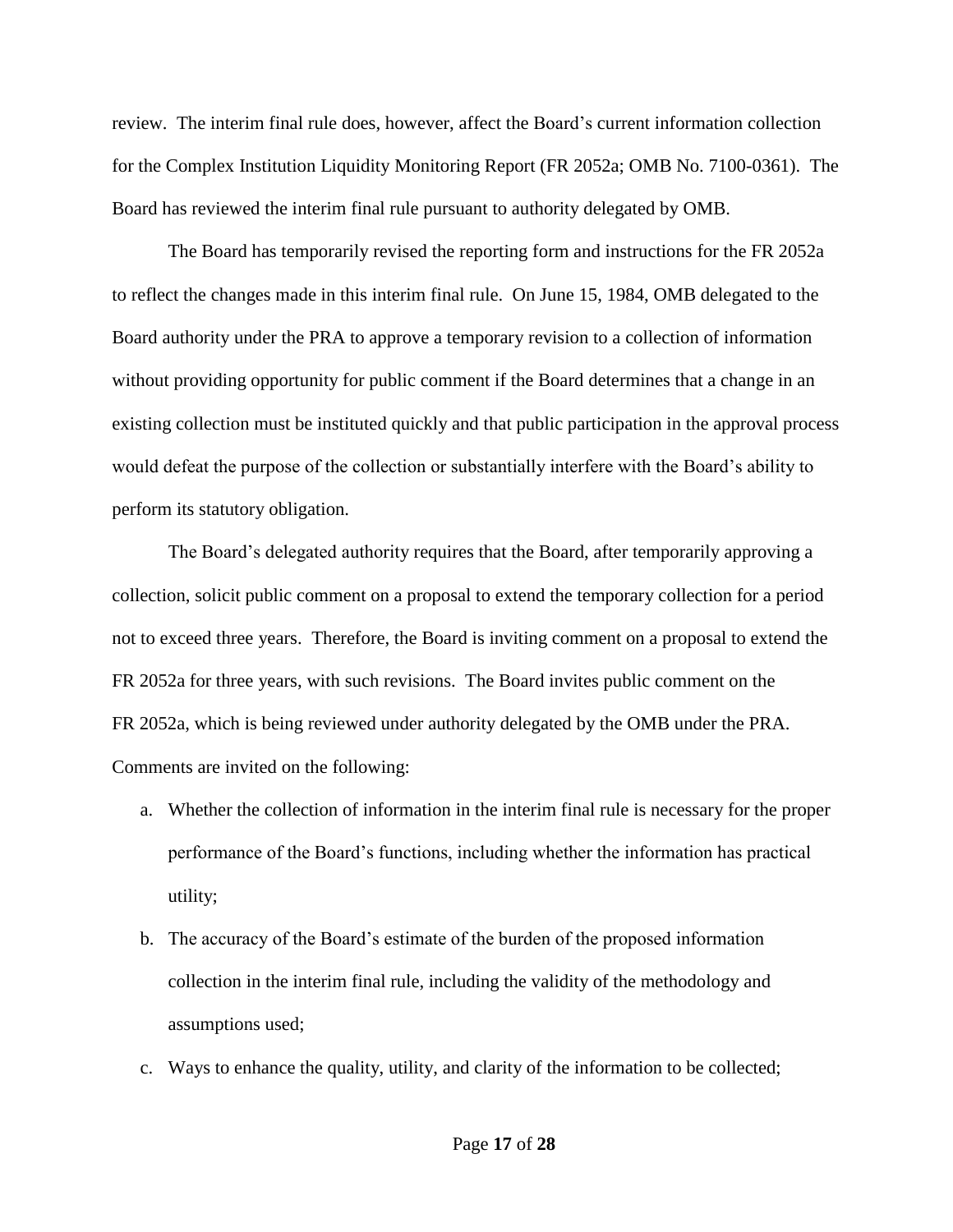- d. Ways to minimize the burden of information collection on respondents, including through the use of automated collection techniques or other forms of information technology; and
- e. Estimates of capital or startup costs and costs of operation, maintenance, and purchase of services to provide information.

Comments must be submitted on or before [INSERT DATE 60 DAYS AFTER DATE OF

PUBLICATION IN THE FEDERAL REGISTER]. At the end of the comment period, the comments and recommendations received will be analyzed to determine the extent to which the Board should modify the information collection.

*Approval under OMB Delegated Authority of the Temporary Revision of, and Proposal to Extend for Three Years, With Revision, the Following Information Collection:*

*Report title*: Complex Institution Liquidity Monitoring Report.

*Agency form number*: FR 2052a.

*OMB control number*: 7100-0361.

*Effective date*: [INSERT DATE OF PUBLICATION IN THE FEDERAL REGISTER].

*Frequency*: Monthly, and each business day (daily).

*Affected public:* Businesses or other for-profit.

*Respondents*: U.S. bank holding companies (BHCs), U.S. savings and loan holding companies

(SLHCs), and foreign banking organizations (FBOs) with U.S. assets.

*Estimated number of respondents*: Monthly, 26; daily, 16.

*Estimated average hours per response*: Monthly, 120; daily, 220.

*Estimated annual burden hours*: 917,440.

*General description of report*: The Board uses the FR 2052a to monitor the overall liquidity profile of supervised institutions. These data provide detailed information on the liquidity risks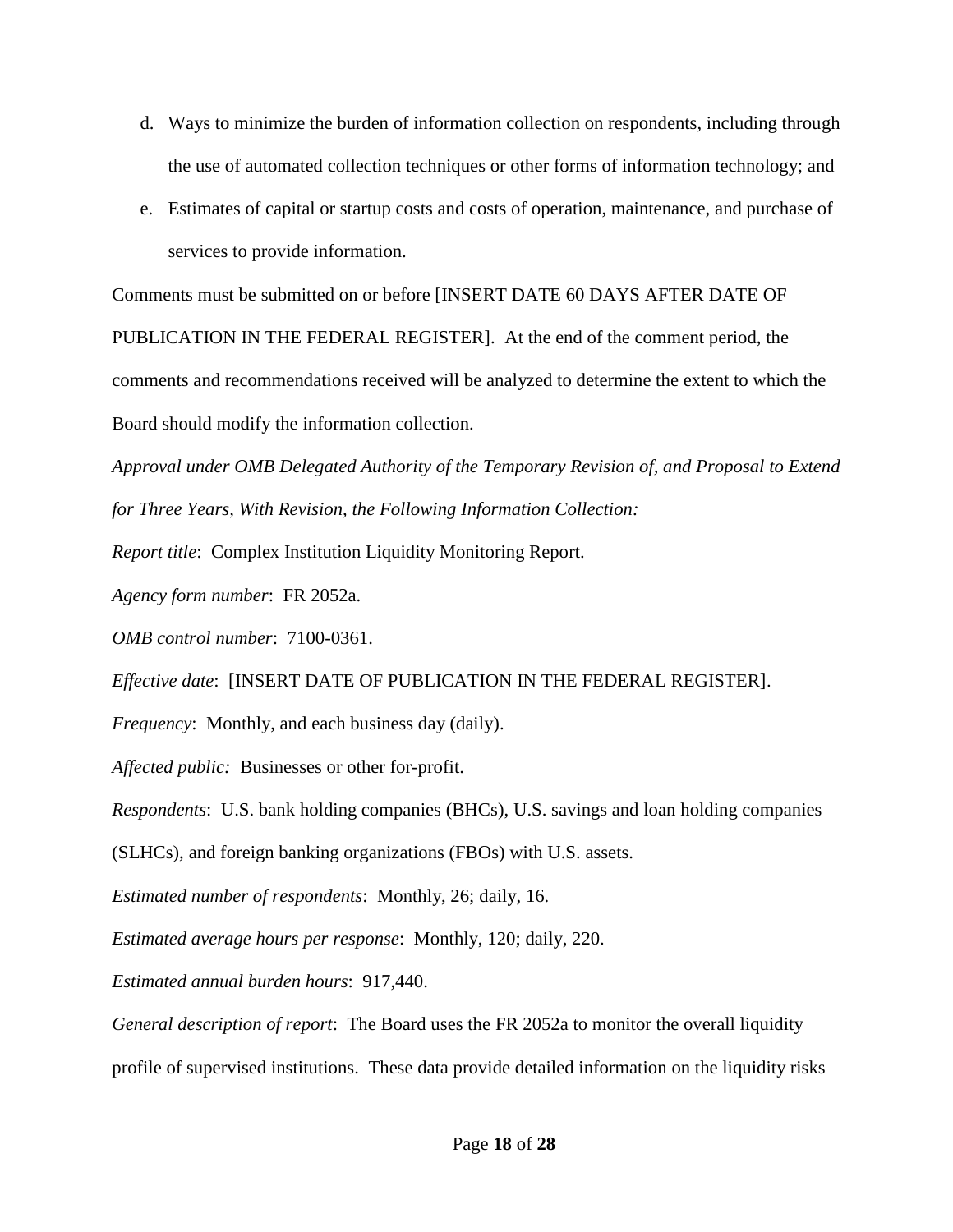within different business lines (e.g., financing of securities positions, prime brokerage activities). In particular, these data serve as part of the Board's supervisory surveillance program in its liquidity risk management area and provide timely information on firm-specific liquidity risks during periods of stress. Analyses of systemic and idiosyncratic liquidity risk issues are then used to inform the Board's supervisory processes, including the preparation of analytical reports that detail funding vulnerabilities.

*Legal authorization and confidentiality*: The FR 2052a is authorized pursuant to section 5 of the Bank Holding Company Act (12 U.S.C. 1844), section 8 of the International Banking Act (12 U.S.C. 3106), section 165 of the Dodd-Frank Wall Street Reform and Consumer Protection Act (Dodd-Frank Act) (12 U.S.C. 5365), and section 10 of the Home Owners' Loan Act (12 U.S.C. 1467(a)) and is mandatory. Section 5(c) of the Bank Holding Company Act authorizes the Board to require BHCs to submit reports to the Board regarding their financial condition. Section 8(a) of the International Banking Act subjects FBOs to the provisions of the Bank Holding Company Act. Section 165 of the Dodd-Frank Act requires the Board to establish prudential standards for certain BHCs and FBOs, which include liquidity requirements. Section  $10(g)$  of the Home Owners' Loan Act authorizes the Board to collect reports from SLHCs.

Financial institution information required by the FR 2052a is collected as part of the Board's supervisory process. Therefore, such information is entitled to confidential treatment under Exemption 8 of the Freedom of Information Act (FOIA) (5 U.S.C. 552(b)(8)). In addition, the institution information provided by each respondent would not be otherwise available to the public and its disclosure could cause substantial competitive harm. Accordingly, it is entitled to confidential treatment under the authority of exemption 4 of the FOIA  $(5 \text{ U.S.C. } 552(b)(4))$ , which protects from disclosure trade secrets and commercial or financial information.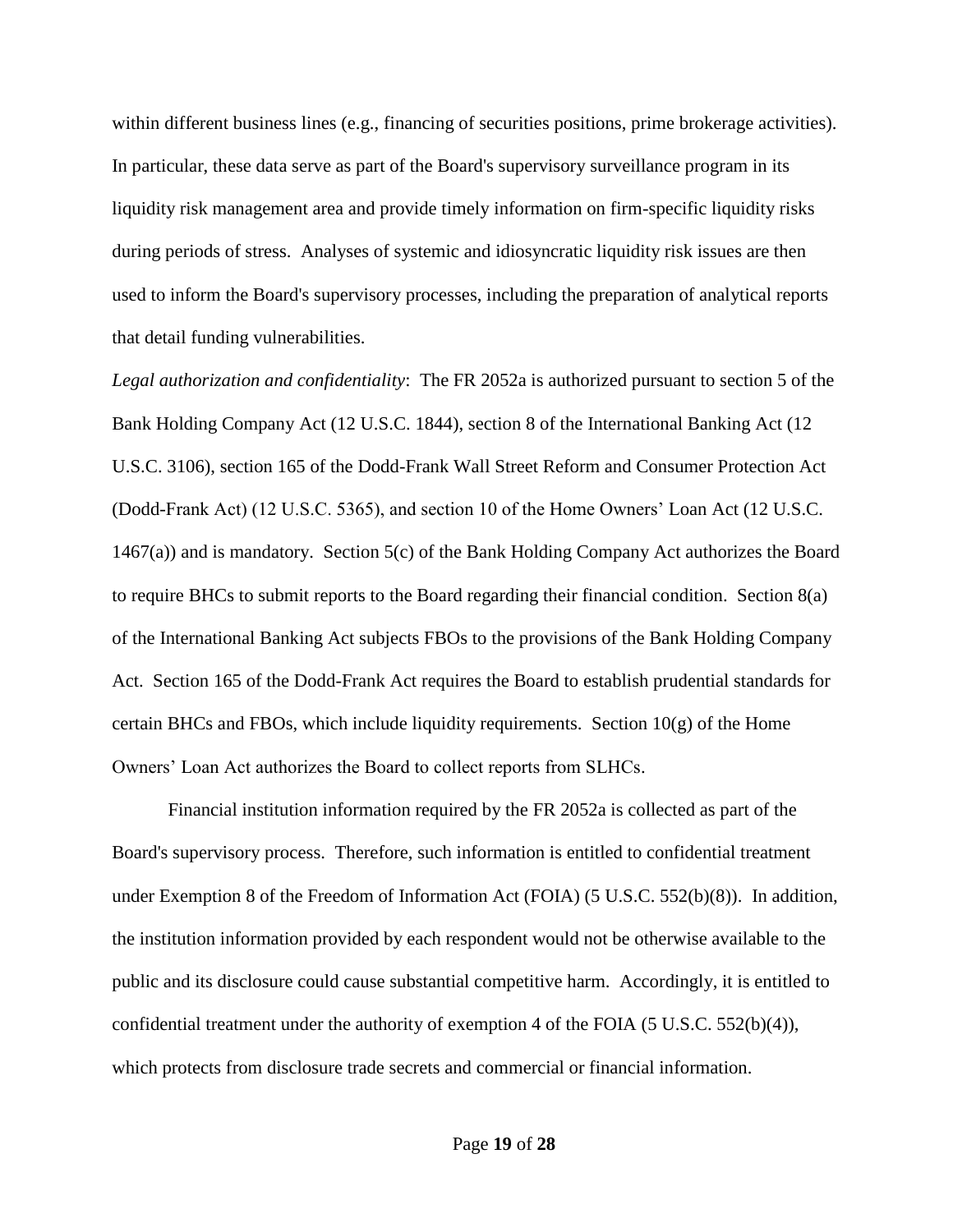*Current actions*: The Board has temporarily revised the reporting form and instructions of the FR 2052a to incorporate the interim final rule. Specifically, the Board has added: (1) the subproduct value of "Covered Federal Reserve Facility Funding" to the product O.S.6: Exceptional Central Bank Operations and a corresponding instruction to exclude balances reported under this sub-product from the pre-existing sub-product of "Federal Reserve Bank"; (2) a sentence to the "General Guidance" paragraphs under the I.U: Inflows-Unsecured and I.S: Inflows-Secured headings: "Exclude assets that secure Covered Federal Reserve Facility Funding"; (3) a sentence to the definition of product I.O.6: Interest and Dividends Receivable: "Exclude interest and dividends receivable on assets securing Covered Federal Reserve Facility Funding"; (4) a sentence to the definition of product O.O.19: Interest and Dividends Payable: "Exclude interest payable on Covered Federal Reserve Facility Funding"; and (5) a collateral class of "L-12" representing loans guaranteed by U.S. Government agencies.

The Board has determined that these temporary revisions to the FR 2052a must be instituted quickly and that public participation in the approval process would defeat the purpose of the collection of information, as delaying the revisions would interfere with the Board's ability to perform its statutory duties and would cause public harm if firms were unable to take full advantage of the emergency relief provided by the MMLF in response to significant financial industry disruptions from the containment measures adopted in response to the public health concerns.

In addition, the Board proposes to extend the FR 2052a for three years with the revisions discussed above.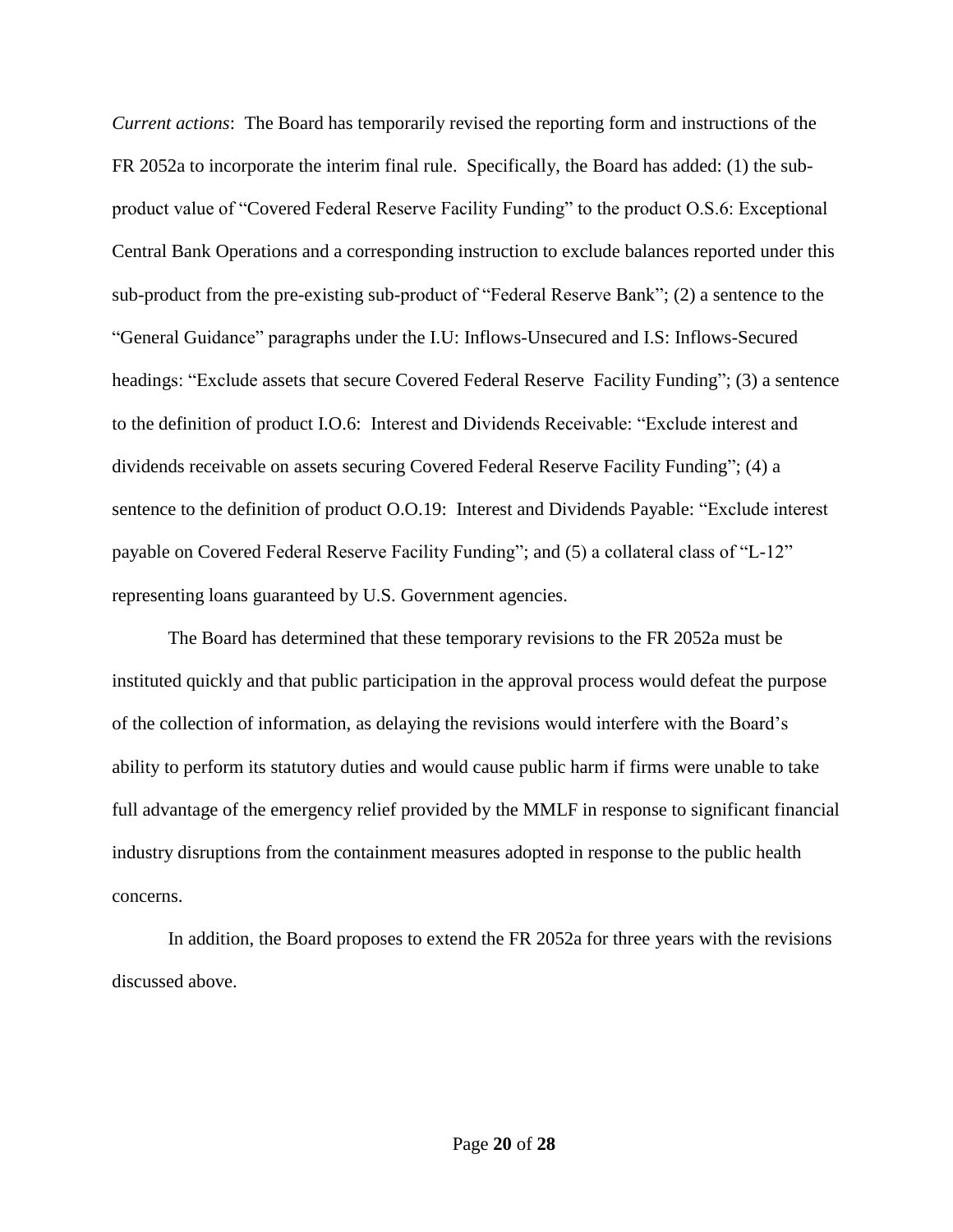#### *D. Regulatory Flexibility Act*

The Regulatory Flexibility Act  $(RFA)^{20}$  requires an agency to consider whether the rules it proposes will have a significant economic impact on a substantial number of small entities.<sup>21</sup> The RFA applies only to rules for which an agency publishes a general notice of proposed rulemaking pursuant to 5 U.S.C. 553(b). As discussed previously, consistent with section  $553(b)(B)$  of the APA, the agencies have determined for good cause that general notice and opportunity for public comment is unnecessary, and therefore the agencies are not issuing a notice of proposed rulemaking. Accordingly, the agencies have concluded that the RFA's requirements relating to initial and final regulatory flexibility analysis do not apply.

Nevertheless, the agencies seek comment on whether, and the extent to which, the interim final rule would have a significant economic impact on a substantial number of small entities.

### *E. Riegle Community Development and Regulatory Improvement Act of 1994*

Pursuant to section 302(a) of the Riegle Community Development and Regulatory Improvement Act (RCDRIA), $^{22}$  in determining the effective date and administrative compliance requirements for new regulations that impose additional reporting, disclosure, or other requirements on insured depository institutions (IDIs), each Federal banking agency must consider, consistent with the principle of safety and soundness and the public interest, any administrative burdens that such regulations would place on depository institutions, including small depository institutions, and customers of depository institutions, as well as the benefits of

 $20\,$  5 U.S.C. 601 et seq.

 $21$  Under regulations issued by the Small Business Administration, a small entity includes a depository institution, bank holding company, or savings and loan holding company with total assets of \$600 million or less and trust companies with total assets of \$41.5 million or less. See 13 CFR 121.201.

 $22$  12 U.S.C. 4802(a).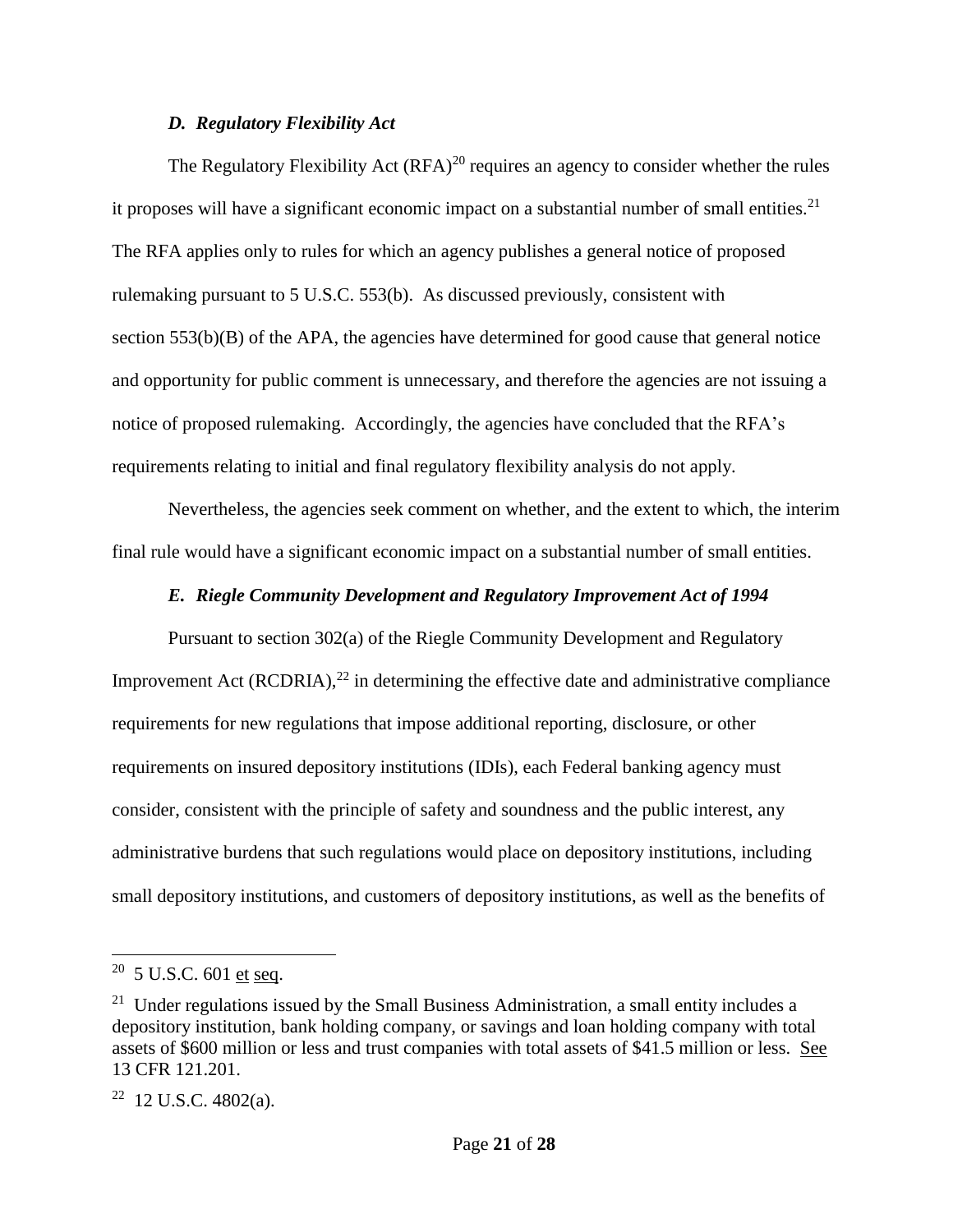such regulations. In addition, section 302(b) of the RCDRIA requires new regulations and amendments to regulations that impose additional reporting, disclosures, or other new requirements on IDIs generally to take effect on the first day of a calendar quarter that begins on or after the date on which the regulations are published in final form, with certain exceptions, including for good cause.<sup>23</sup> For the reasons described above, the agencies find good cause exists under section 302 of the RCDRIA to publish the interim final rule with an immediate effective date.

As such, the interim final rule will be effective immediately. Nevertheless, the agencies seek comment on the RCDRIA.

## *F. Use of Plain Language*

Section 722 of the Gramm-Leach-Bliley Act<sup>24</sup> requires the Federal banking agencies to use plain language in all proposed and final rules published after January 1, 2000. The agencies have sought to present the interim final rule in a simple and straightforward manner. The agencies invite comments on whether there are additional steps it could take to make the rule easier to understand. For example:

- Have we organized the material to suit your needs? If not, how could this material be better organized?
- Are the requirements in the regulation clearly stated? If not, how could the regulation be more clearly stated?
- Does the regulation contain language or jargon that is not clear? If so, which language requires clarification?

<sup>23</sup> 12 U.S.C. 4802.

<sup>&</sup>lt;sup>24</sup> 12 U.S.C. 4809.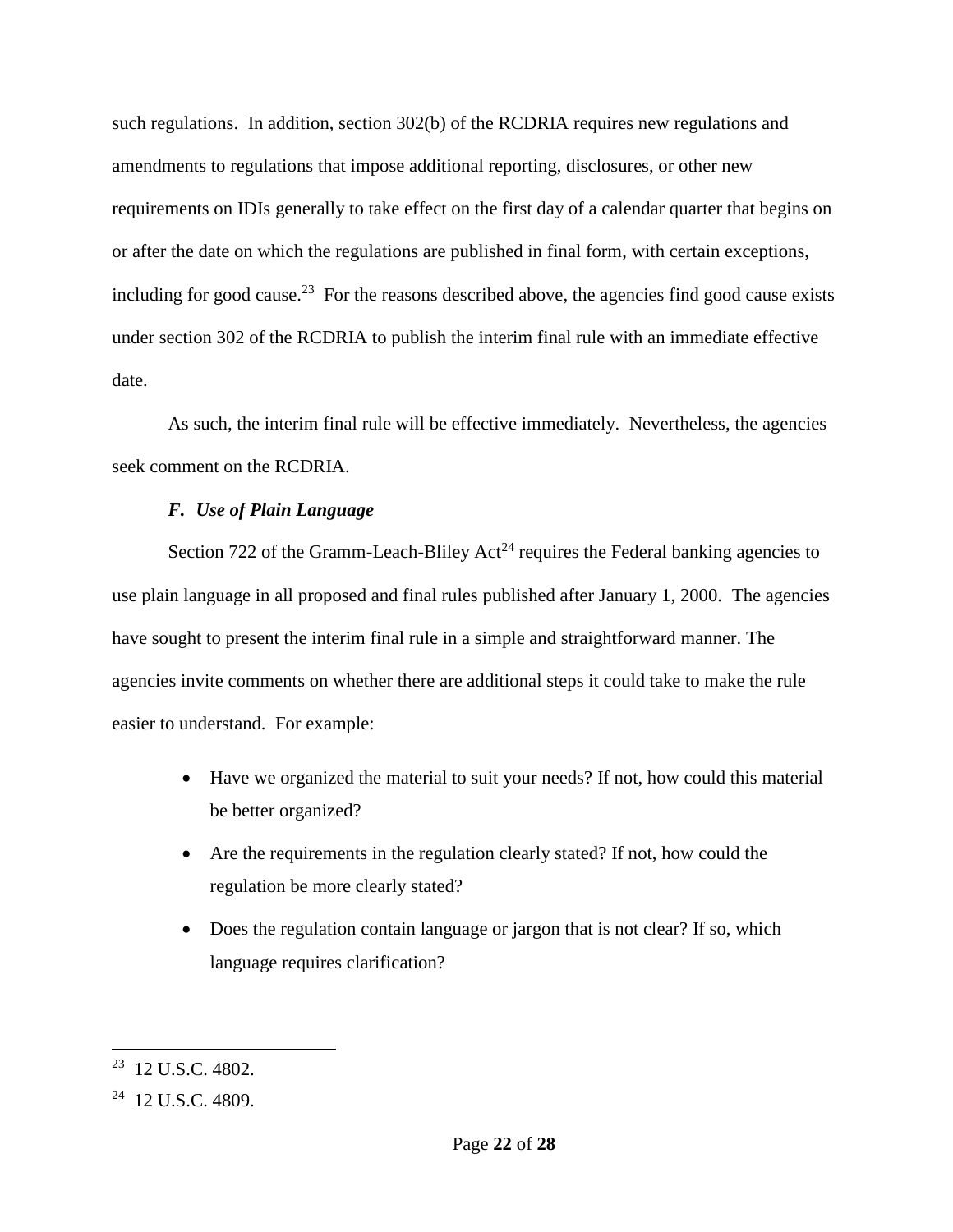Would a different format (grouping and order of sections, use of headings, paragraphing) make the regulation easier to understand? If so, what changes to the format would make the regulation easier to understand? What else could we do to make the regulation easier to understand?

### **G.** *OCC Unfunded Mandates Reform Act of 1995 Determination*

As a general matter, the Unfunded Mandates Reform Act of 1995 (UMRA), 2 U.S.C.

1531 et seq., requires the preparation of a budgetary impact statement before promulgating a rule that includes a Federal mandate that may result in the expenditure by State, local, and tribal governments, in the aggregate, or by the private sector, of \$100 million or more in any one year. However, the UMRA does not apply to final rules for which a general notice of proposed rulemaking was not published.<sup>25</sup> Therefore, because the OCC has found good cause to dispense with notice and comment for the interim final rule, the OCC has not prepared an economic analysis of the rule under the UMRA.

## **List of Subjects**

## **12 CFR Part 50**

Administrative practice and procedure, Banks, banking, Reporting and recordkeeping requirements, Savings associations.

## **12 CFR Part 249**

Administrative practice and procedure, Banks, banking, Holding companies, Reporting and recordkeeping requirements.

## **12 CFR Part 329**

Administrative practice and procedure, Banks, banking, Reporting and recordkeeping requirements.

<sup>&</sup>lt;sup>25</sup> See 2 U.S.C. 1532(a).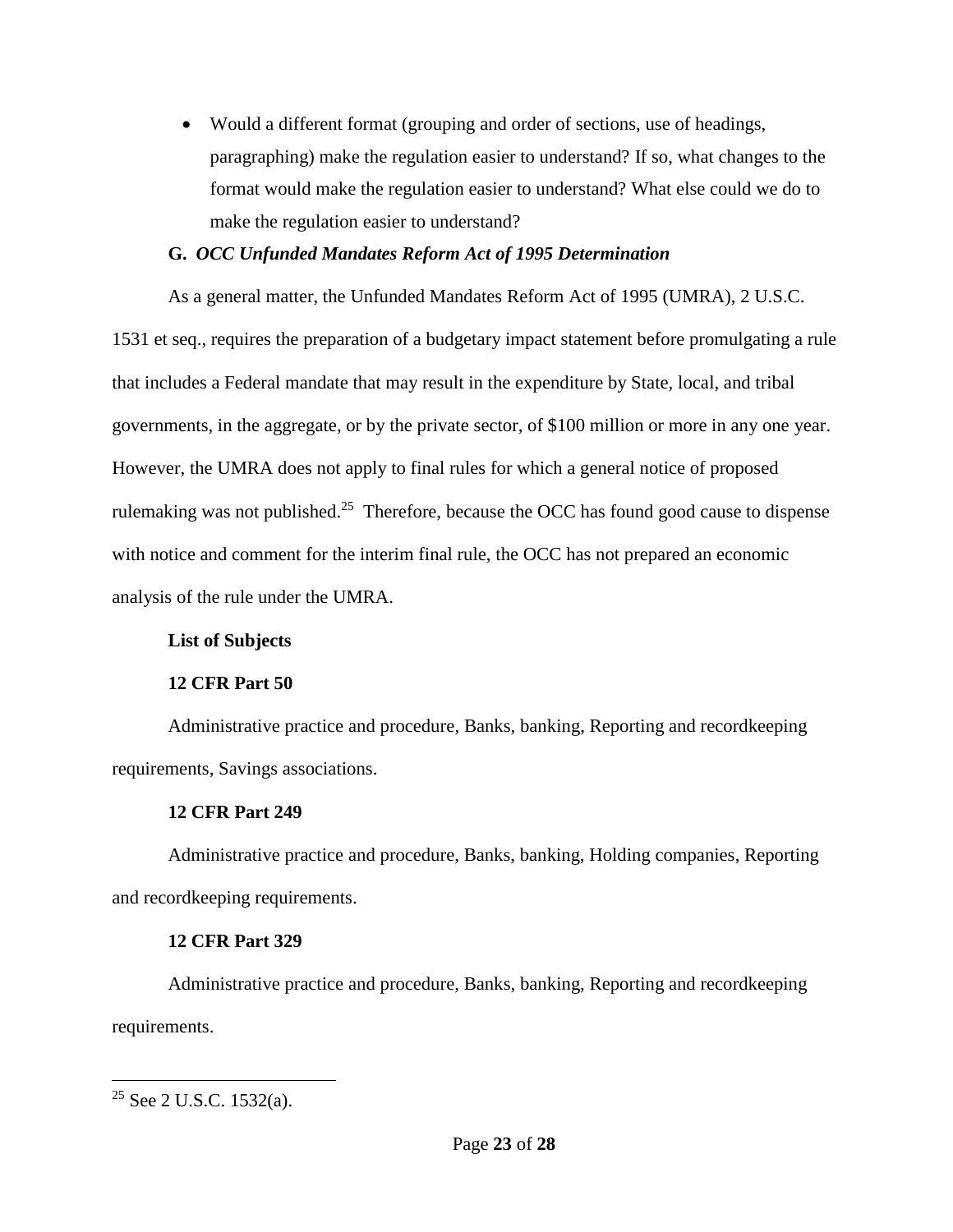## **DEPARTMENT OF THE TREASURY**

## **Office of the Comptroller of the Currency**

# **12 CFR Chapter I**

## **Authority and Issuance**

For the reasons stated in the preamble, the Office of the Comptroller of the Currency amends part 50 of chapter I of title 12, Code of Federal Regulations as follows:

# **PART 50—LIQUIDITY RISK MEASUREMENT STANDARDS**

1. The authority citation for part 50 continues to read as follows:

Authority: 12 U.S.C. 1 et seq., 93a, 481, 1818, 1828, and 1462 et seq.

2. Amend § 50.3 by adding the definition of *Covered Federal Reserve Facility Funding,* in alphabetical order, to read as follows:

## **§ 50.3 Definitions.**

\* \* \* \* \*

*Covered Federal Reserve Facility Funding* means a non-recourse loan that is extended as part of the Money Market Mutual Fund Liquidity Facility or Paycheck Protection Program Liquidity Facility authorized by the Board of Governors of the Federal Reserve System pursuant to section 13(3) of the Federal Reserve Act. 1

\* \* \* \* \*

 $\overline{a}$ 

3. Add § 50.34 to read as follows:

# **§ 50.34 Cash flows related to Covered Federal Reserve Facility Funding.**

<sup>&</sup>lt;sup>1</sup> The Money Market Mutual Fund Liquidity Facility was authorized on March 18, 2020, and the Paycheck Protection Program Liquidity Facility was authorized on April 6, 2020.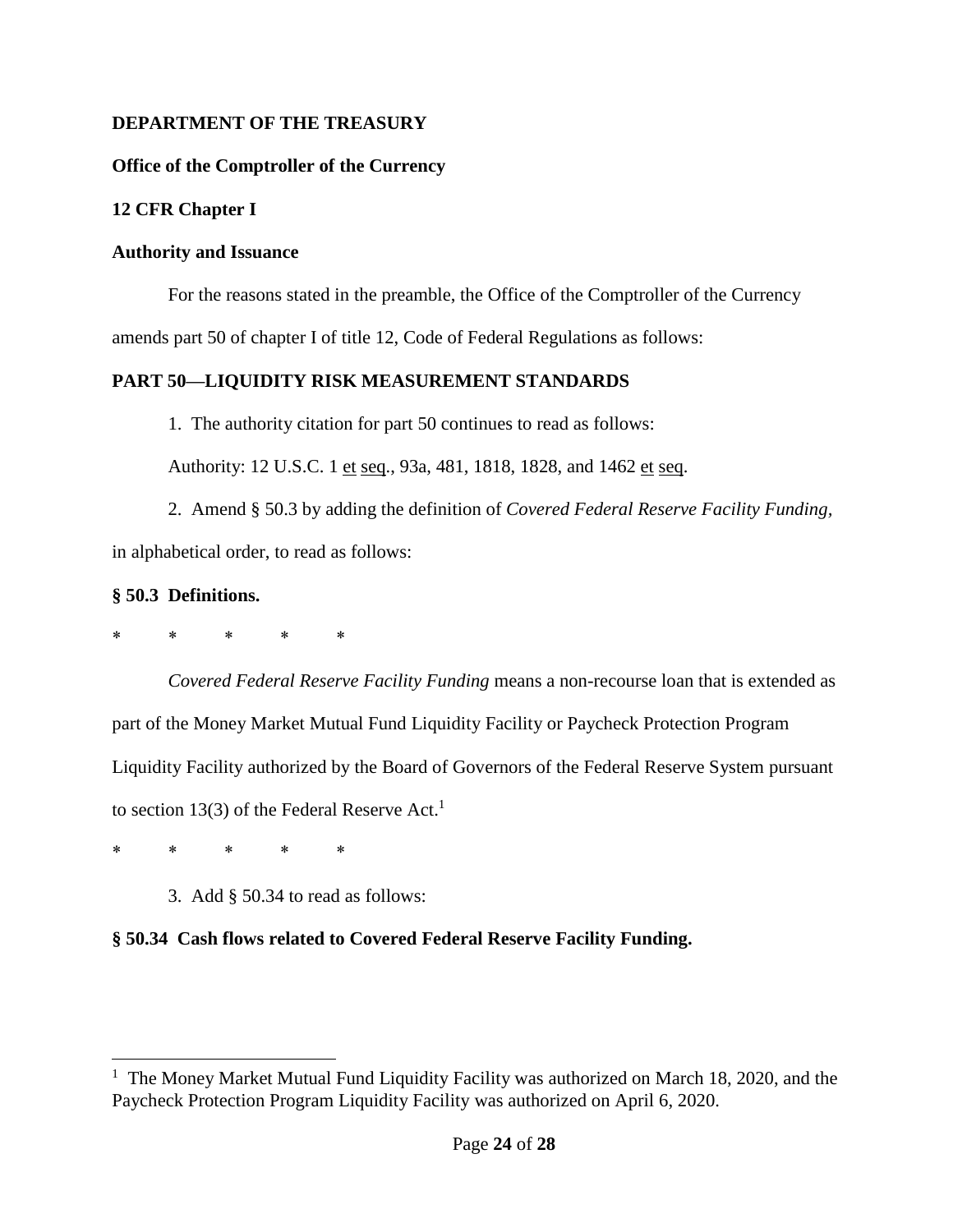(a) *Treatment of Covered Federal Reserve Facility Funding.* Notwithstanding any other section of this part and except as provided in paragraph (b) of this section, outflow amounts and inflow amounts related to Covered Federal Reserve Facility Funding and the assets securing Covered Federal Reserve Facility Funding are excluded from the calculation of a national bank's or Federal savings association's total net cash outflow amount calculated under § 50.30.

(b) *Exception.* To the extent the Covered Federal Reserve Facility Funding is secured by securities, debt obligations, or other instruments issued by the national bank or Federal savings association or one of its consolidated subsidiaries, the Covered Federal Reserve Facility Funding is not subject to paragraph (a) of this section and this outflow amount must be included in the national bank's or Federal savings association's total net cash outflow amount calculated under § 50.30.

### **Board of Governors of the Federal Reserve System**

### **12 CFR Chapter II**

### **Authority and Issuance**

For the reasons stated in the Supplementary Information, the Board of Governors of the Federal Reserve System amends 12 CFR chapter II as follows:

### **PART 249—LIQUIDITY RISK MEASUREMENT STANDARDS (REGULATION WW)**

4. The authority citation for part 249 continues to read as follows:

Authority: 12 U.S.C. 248(a), 321-338a, 481-486, 1467a(g)(1), 1818, 1828, 1831p-1,

1831o-1, 1844(b), 5365, 5366, 5368; 12 U.S.C. 3101 et seq.

5. Amend § 249.3 by redesignating footnotes 1 and 2 as footnotes 2 and 3 and adding the definition of *Covered Federal Reserve Facility Funding*, in alphabetical order, to read as follows:

## **§ 249.3 Definitions.**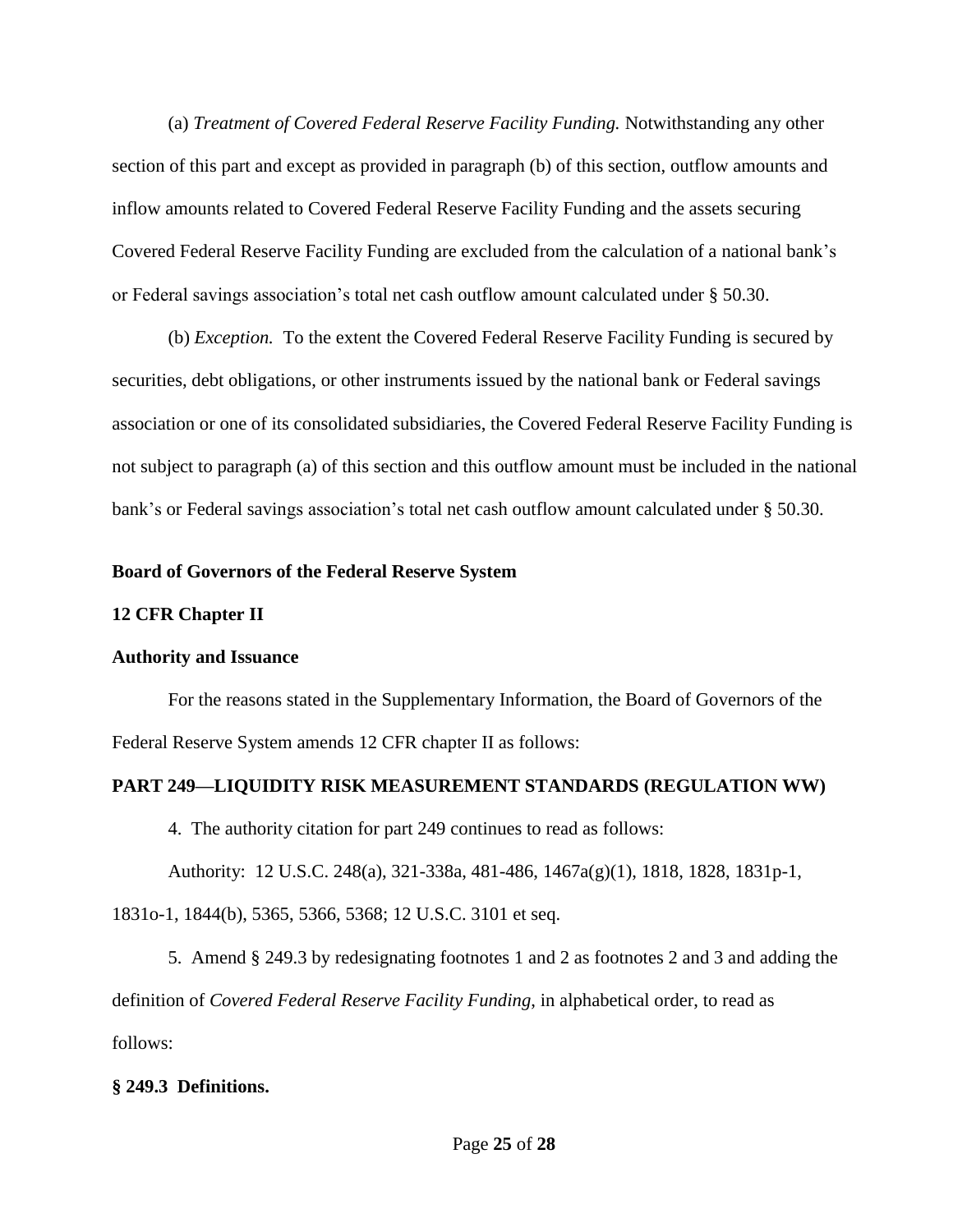## \* \* \* \* \*

*Covered Federal Reserve Facility Funding* means a non-recourse loan that is extended as part of the Money Market Mutual Fund Liquidity Facility or Paycheck Protection Program Liquidity Facility authorized by the Board pursuant to section 13(3) of the Federal Reserve Act.<sup>1</sup>

\* \* \* \* \*

6. Add § 249.34 to read as follows:

### **§ 249.34 Cash flows related to Covered Federal Reserve Facility Funding.**

(a) *Treatment of Covered Federal Reserve Facility Funding.* Notwithstanding any other section of this part and except as provided in paragraph (b) of this section, outflow amounts and inflow amounts related to Covered Federal Reserve Facility Funding and the assets securing Covered Federal Reserve Facility Funding are excluded from the calculation of a Boardregulated institution's total net cash outflow amount calculated under § 249.30.

(b) *Exception.* To the extent the Covered Federal Reserve Facility Funding is secured by securities, debt obligations, or other instruments issued by the Board-regulated institution or one of its consolidated subsidiaries, the Covered Federal Reserve Facility Funding is not subject to paragraph (a) of this section and this outflow amount must be included in the Board-regulated institution's total net cash outflow amount calculated under § 249.30.

### **Federal Deposit Insurance Corporation**

## **12 CFR Chapter III**

 $\overline{a}$ 

**Authority and Issuance** 

<sup>&</sup>lt;sup>1</sup> The Money Market Mutual Fund Liquidity Facility was authorized on March 18, 2020, and the Paycheck Protection Program Liquidity Facility was authorized on April 6, 2020.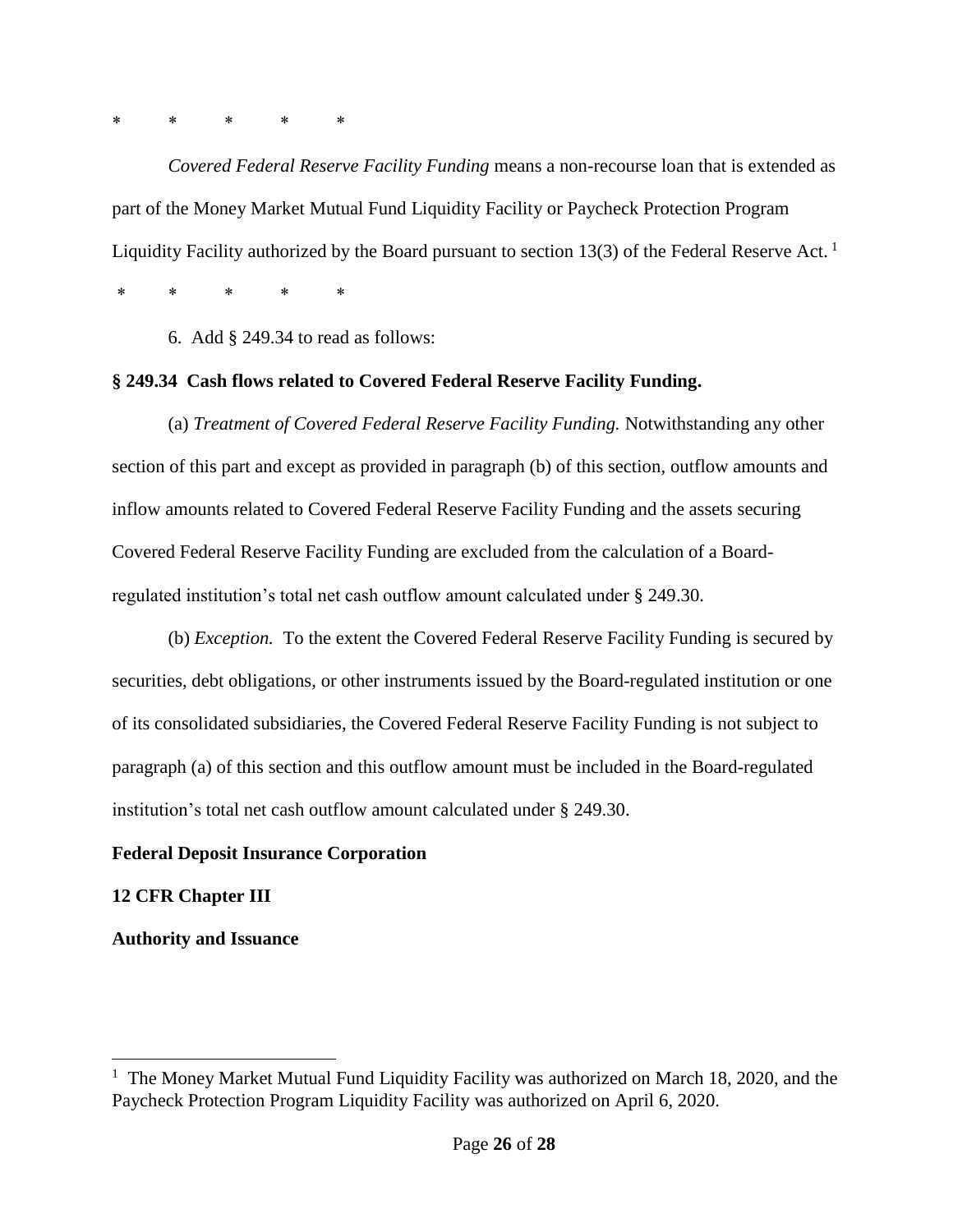For the reasons set forth in the joint preamble, chapter III of title 12 of the Code of Federal Regulations is amended as follows:

# **PART 329—LIQUIDITY RISK MEASUREMENT STANDARDS**

7. The authority citation for part 329 continues to read as follows: Authority: 12 U.S.C. 1815, 1816, 1818, 1819, 1828, 1831p-1, 5412.

8. Amend § 329.3 by redesignating footnotes 1 and 2 as footnotes 2 and 3 and adding the definition of *Covered Federal Reserve Facility Funding*, in alphabetical order, to read as follows:

# **§ 329.3 Definitions.**

# \* \* \* \* \*

*Covered Federal Reserve Facility Funding* means a non-recourse loan that is extended as part of the Money Market Mutual Fund Liquidity Facility or Paycheck Protection Program Liquidity Facility authorized by the Board of Governors of the Federal Reserve System pursuant to section 13(3) of the Federal Reserve Act.<sup>1</sup>

\* \* \* \* \*

 $\overline{a}$ 

9. Add § 329.34 to read as follows:

# **§ 329.34 Cash flows related to Covered Federal Reserve Facility Funding.**

(a) *Treatment of Covered Federal Reserve Facility Funding.* Notwithstanding any other section of this part and except as provided in paragraph (b) of this section, outflow amounts and inflow amounts related to Covered Federal Reserve Facility Funding and the assets securing

<sup>&</sup>lt;sup>1</sup> The Money Market Mutual Fund Liquidity Facility was authorized on March 18, 2020, and the Paycheck Protection Program Liquidity Facility was authorized on April 6, 2020.